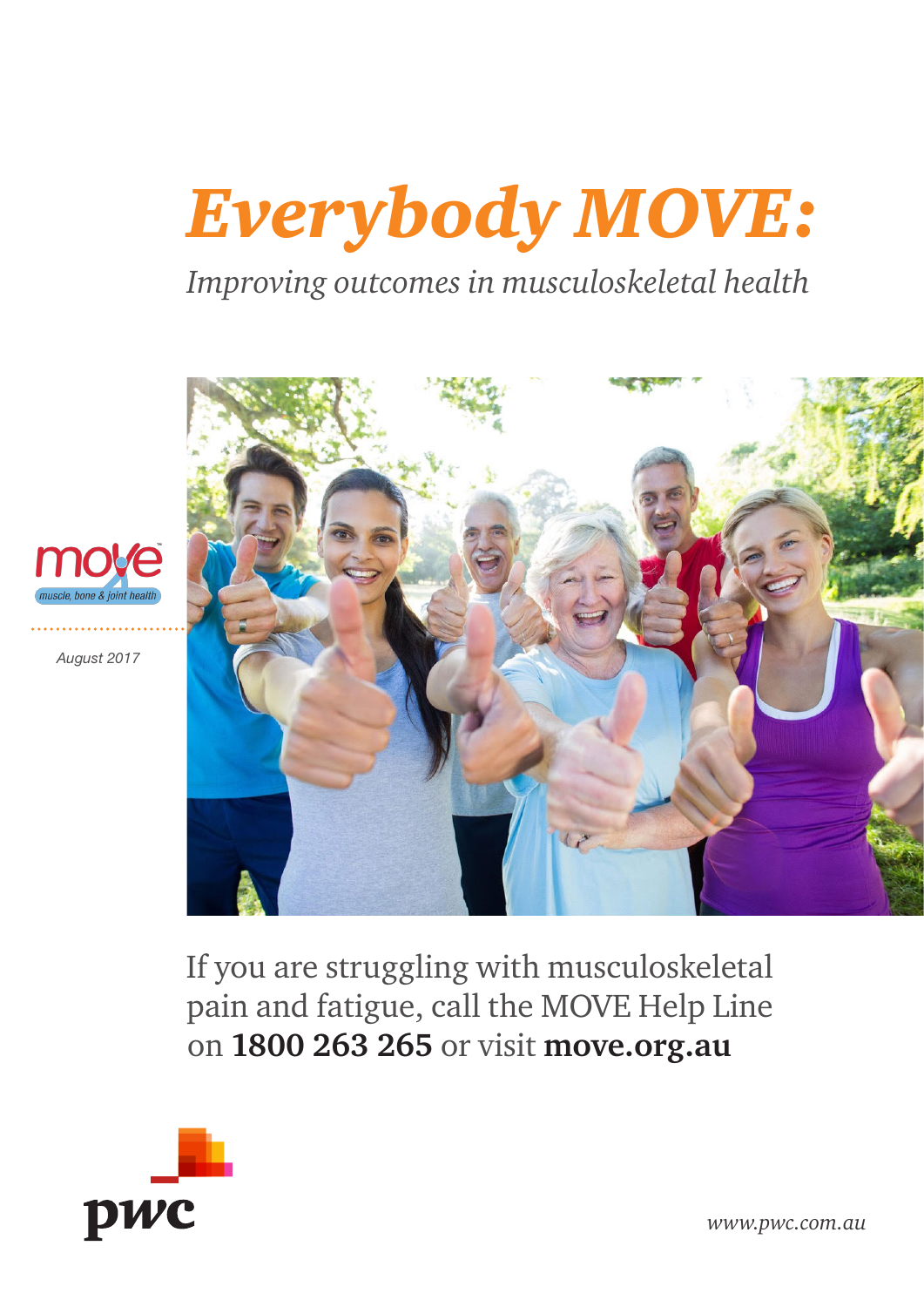*PwC together with MOVE muscle, bone & joint health would like to thank the following consumers, clinicians and organisations for providing their insights and expertise in the development of this report:*

- Australian Physiotherapy Association
- Ms Sara Brentnall (Austin Health)
- A/Prof Andrew Briggs (Curtin University)
- Prof Peter Choong (Orthopaedic Surgeon)
- Prof Flavia Cicuttini (Monash University)
- Ms Ornella Clavisi (MOVE)
- Mr Andrew Crettenden (St Vincent's Hospital Melbourne)
- Dr Andrew Daff (Australian College of Sports Physicians)
- Prof Richard de Steiger (Orthopaedic Surgeon)
- Ms Julie Elliott (St Vincent's Hospital Melbourne)
- Ms Christine Ferlazzo (Merri Creek Community Health)
- General Practice Registrars Australia
- Mr Stan Goma (Pharmacy Guild of Australia)
- Mr Ben Harris (MOVE)
- A/Prof Steve Kamper (George Institute)
- Dr Joanne Kemp (La Trobe University)
- Ms Rita Kinsella (Western Health)
- A/Prof Mark Kotowicz (Barwon Health)
- Ms Linda Martin (MOVE)
- Ms Fiona McKinnon (St Vincent's Hospital Melbourne)
- Ms Annie McPherson (Consumer)
- Dr Annie Niven (General Practitioner)
- Ms Vanessa Rice (Exercise & Sports Science Australia)
- Ms Bridget Shaw (St Vincent's Hospital Melbourne)
- Mr Matthew Sutherland (Consumer)
- Dr Linda Swan (Medibank)
- Ms Fiona Thomas (Occupational Therapist)
- Mr James van Smeerdijk (PwC)
- Prof John Wark (Royal Melbourne Hospital)

## *Suggested citation*

MOVE muscle, bone & joint health and PwC (2017). Everybody MOVE: Improving outcomes in musculoskeletal health. Victoria: MOVE and PwC

This Report has been prepared by PricewaterhouseCoopers Consulting (Australia) Pty Limited (PwC Consulting) in our capacity as advisors to MOVE muscle, bone & joint health (MOVE) in accordance with our engagement letter dated 24 January 2017.

The information, statements, statistics, material and commentary (together the "Information") used in this Report have been prepared by PwC Consulting from publicly available material, from information provided by MOVE and from discussions held with a range of MOVE stakeholders. PwC Consulting has relied upon the accuracy, currency and completeness of the Information provided to it by MOVE and the MOVE stakeholders and takes no responsibility for the accuracy, currency, reliability or correctness of the Information and acknowledges that changes in circumstances after the time of publication may impact on the accuracy of the Information. The Information may change without notice and PwC Consulting is not in any way liable for the accuracy of any information used or relied upon by a third party.

Furthermore PwC Consulting has not independently validated or verified the Information provided to it for the purpose of the Report and the content of this Report does not in any way constitute an audit or assurance of any of the Information contained herein.

PwC Consulting has provided this advice solely for the benefit of MOVE and disclaims all liability and responsibility (including arising from its negligence) to any other parties for any loss, damage, cost or expense incurred or arising out of any person using or relying upon the Information.

Liability limited by a scheme approved under Professional Standards legislation.

# *Acknowledgements*

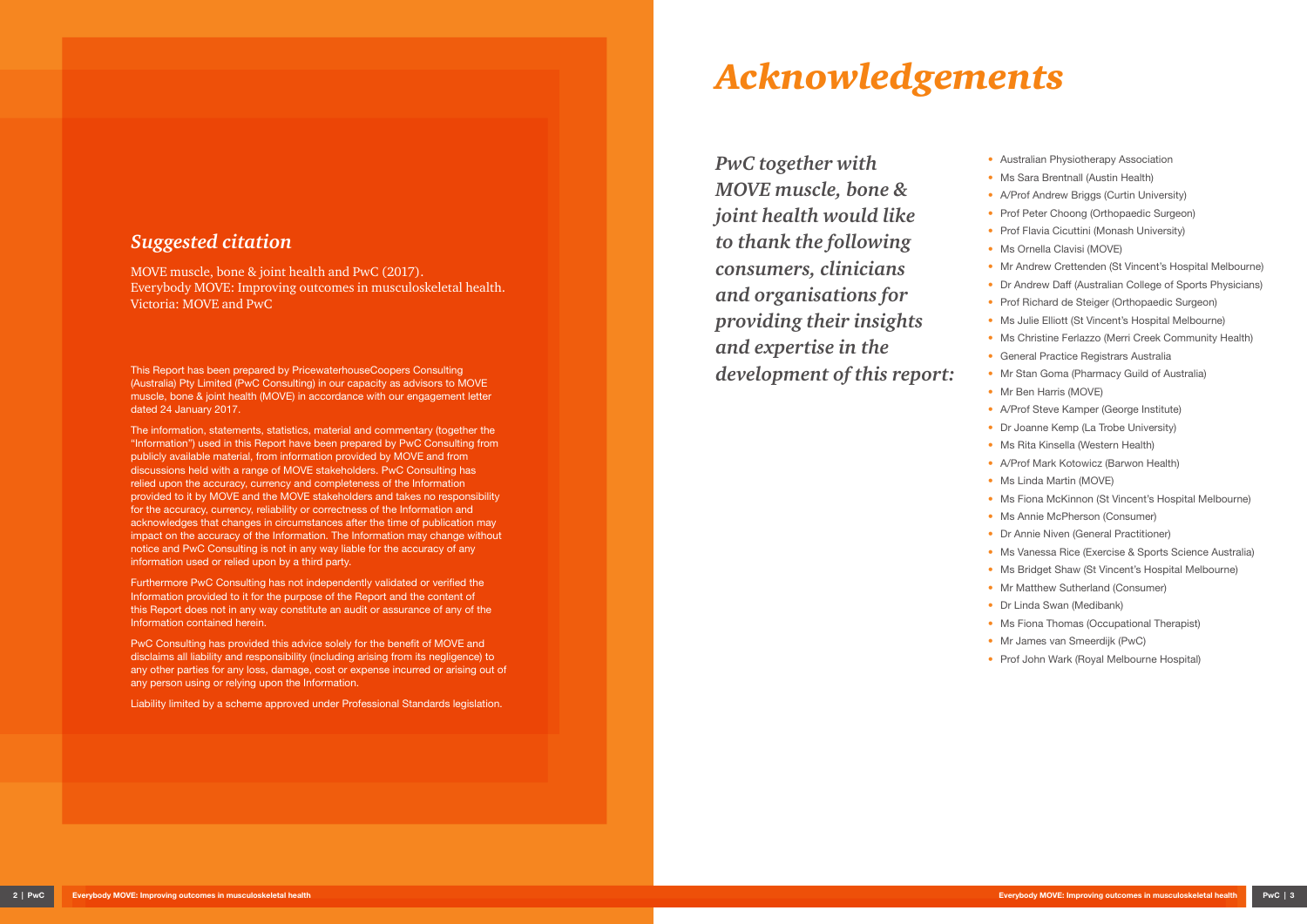## *Foreword Executive summary*

We know the conditions, we know the cost. Now we have answers.

*Everybody MOVE: Improving outcomes in musculoskeletal health* is a roadmap for how to bridge the gap between what we currently do and what would actually have the biggest impact. It builds on the case made in A Problem Worth Solving, providing critical analysis of the evidence and a disruptive challenge to the way we tackle the astounding prevalence rates and socioeconomic impact.

It's time to work together, embrace change and focus on what matters.

The reward is clear. Embracing these recommendations will reap enormous savings for the health system and lift productivity. But foremost, it is about helping real people. Living with a musculoskeletal condition can test even the most resilient. They affect all ages, are insidious, debilitating and often invisible.

MOVE is providing a national voice for muscle, bone & joint health, linking the myriad of conditions in our sector. We commit our organisation to the cause – with compassion, courage and selflessness, we can transform musculoskeletal care in Australia.

We thank PwC for their professionalism in contributing to this vision.

Board of Directors, MOVE

#### **Background**

Musculoskeletal conditions affect over 6.8 million Australians with the number predicted to increase as the population continues to age. The high burden of disease for these conditions currently account for \$9.2 billion in direct health system cost and additional costs to the economy through absenteeism and lower productivity than might otherwise be the case, with consumers impacted across all life stages.

> The inherent linkages across the health system (primary, secondary and tertiary) and musculoskeletal conditions and other comorbidities, need to be optimised in order for collaborative, financially viable and evidencebased practices to become embedded in all health service offerings.

Five specific conditions (chronic back pain, osteoarthritis, osteoporosis and osteopenia, rheumatoid arthritis and juvenile arthritis) have been reviewed with opportunities for improvement identified to enhance the outcomes individuals are able to achieve.

The approaches to improve the outcomes for individual consumers look to increase prevention activities across the continuum of care as well as improve the capacity and capability of services within the primary care setting, to assist consumers to work with their providers to improve self-management.

### **Scope and approach**

For this review the current activities have been documented and compared to local and international practice in delivering services for the five targeted conditions. Areas for improvement were identified either through consistent availability of services or the creation of new services. A high level evaluation of the benefits and costs was performed to ensure the suggested interventions add value to the system as a whole.

Testing of the insights and possible areas for improvement and how best to implement these suggested improvements has been completed with key representatives spanning consumers, clinicians, insurers, primary and secondary care providers and other professional representative organisations.

#### **Improvement opportunities**

System wide and condition specific prospects which could improve consumer outcomes have been identified and the underpinning development strategies to address inconsistencies in care delivery are explored in the report.

Specifically, addressing current barriers in the system around service delivery models, funding structures and the capability of clinicians in the system is explored through the improvement opportunities. All of these are designed to improve the outcomes and quality of life of individual consumers.

#### *Musculoskeletal conditions impact consumers across all life stages*

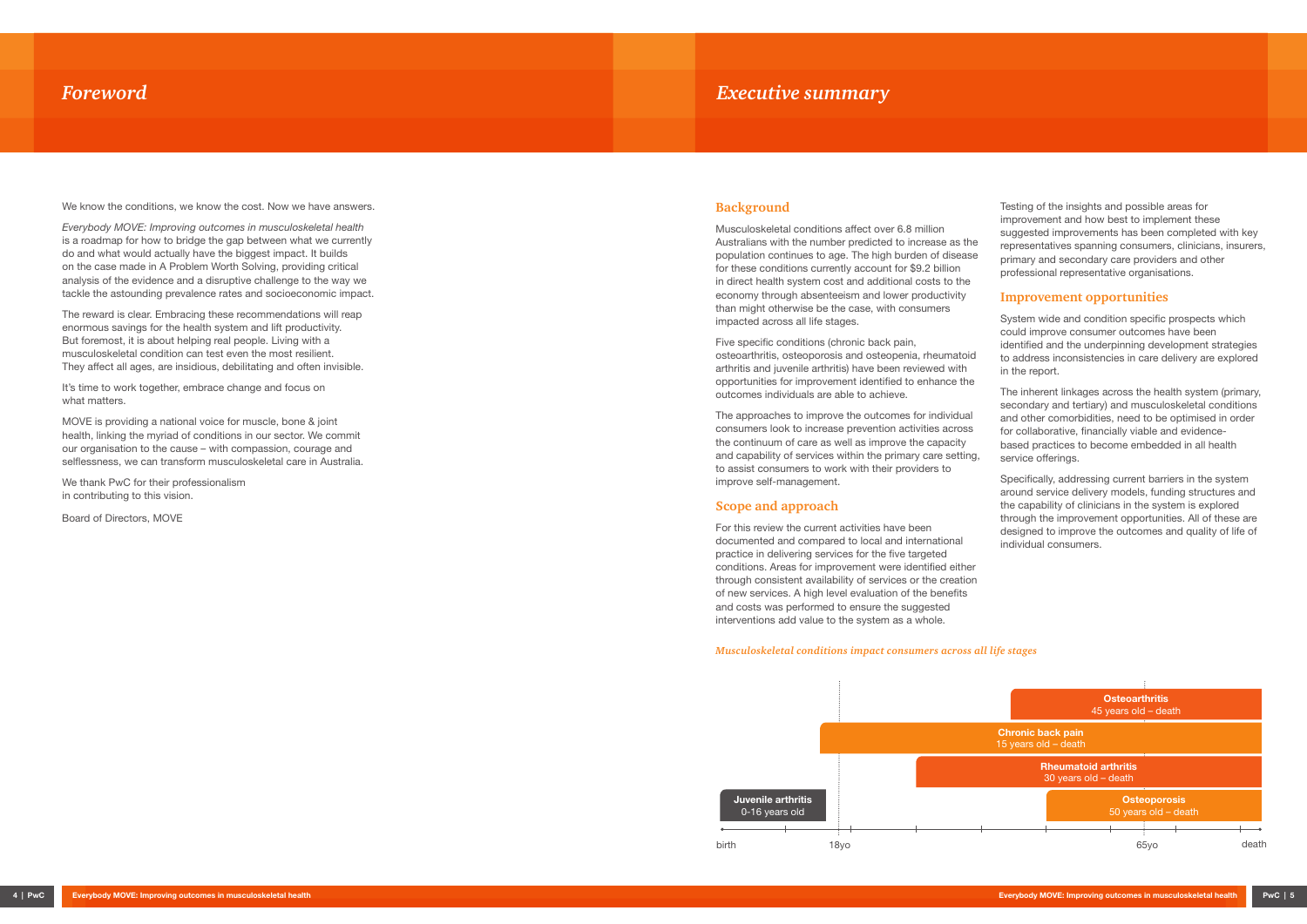People living with muscle, bone and joint conditions are struggling to manage their health. Outcomes under the current health system are suboptimal and the costs are high.

Three system wide pillars were identified to improve quality of life and achieve cost-effective outcomes.

#### **1. Fund only what works**

This involves applying a dynamic lens to resource allocation. Incentivising effective prevention, funding interdisciplinary teams and reducing ineffective interventions will have positive impacts on consumer outcomes, reduce demand for services and cut health care costs over the long term.

#### **2. Increase awareness and capability**

A strong focus on primary prevention and early intervention will help consumers understand the benefits of self-management. A better musculoskeletal focus in curricula for undergraduate medical, nursing and allied health courses and in GP training would increase capacity and drive more effective care.

#### **3. Update approach to delivery of care**

Using integrated workforce models to create an efficient allocation of activity across the system will improve consumer outcomes – often at lower cost.



# *Movement is the overarching key message A number of actions are required to optimise outcomes for consumers*

| <b>Application</b>             | <b>Recommendation</b>                             | <b>Description</b>                                                    |
|--------------------------------|---------------------------------------------------|-----------------------------------------------------------------------|
|                                | 1. Fund only what works                           | Create alternat<br>health clinician<br>consumers, eit<br>Scheme (MBS) |
| System wide                    | 2. Increase awareness and capability              | Use education<br>undergraduate<br>enhance inforn                      |
|                                | 3. Update approach to delivery<br>of care         | Enhance the us<br>exercise throug<br>movement part<br>50 years        |
|                                | 4. Reduce unnecessary<br>radiology imaging        | Create disincel<br>lead to change<br>primary care pi                  |
| Chronic back pain              | 5. Increase use of<br>interdisciplinary teams     | Use more allied<br>demand for sp<br>surgical manag                    |
|                                | 6. Movement as first line therapy                 | Increase clinici<br>exercises as a                                    |
| Osteoarthritis                 | 7. Standardise<br>interdisciplinary triage        | Use more allied<br>specialist ortho                                   |
|                                | 8. Remove unnecessary<br>interventions            | Restrict subsia<br>founded in evid<br>example knee                    |
|                                | 9. Increase screening of<br>post-menopausal women | Lower the age<br>testing for post                                     |
| Osteoporosis and<br>osteopenia | 10. Increase fracture liaison services            | More consister<br>in all public ho.<br>people with mi                 |
| Rheumatoid                     | 11. Enhance access to<br>subsidised biologics     | Remove restric<br>subsidised bior<br>through the PE                   |
| arthritis                      | 12. Faster referral to specialist<br>services     | Increase aware<br>primary practit.<br>to specialist se                |
| Juvenile arthritis             | 13. Improve transition to<br>adult services       | Increase the ra<br>psychological s<br>transitioning fro               |
|                                | 14. Longitudinal research<br>into outcomes        | Increase the bo<br>achieved by Au                                     |
|                                |                                                   |                                                                       |

| Recommendation                                    | <b>Description</b>                                                                                                                                                                                        |
|---------------------------------------------------|-----------------------------------------------------------------------------------------------------------------------------------------------------------------------------------------------------------|
| 1. Fund only what works                           | Create alternative funding streams for allied<br>health clinicians to provide subsidised services to<br>consumers, either through the Medicare Benefits<br>Scheme (MBS) or Primary Health Networks (PHNs) |
| 2. Increase awareness and capability              | Use education modules and curriculum for<br>undergraduate and postgraduate clinicians and<br>enhance information available to consumers                                                                   |
| 3. Update approach to delivery<br>of care         | Enhance the use of interdisciplinary teams, increase<br>exercise through inclusion as a 'vital sign' and make<br>movement part of health checks for those aged over<br>50 years                           |
| 4. Reduce unnecessary<br>radiology imaging        | Create disincentives for use of imaging that does not<br>lead to changes in clinical outcomes, particularly from<br>primary care providers                                                                |
| 5. Increase use of<br>interdisciplinary teams     | Use more allied health resources to manage referral<br>demand for specialist clinics and optimise non-<br>surgical management where clinically appropriate                                                |
| 6. Movement as first line therapy                 | Increase clinicians' awareness of strengthening<br>exercises as a first line therapy                                                                                                                      |
| 7. Standardise<br>interdisciplinary triage        | Use more allied health clinicians to triage referrals to<br>specialist orthopaedic services for joint replacements                                                                                        |
| 8. Remove unnecessary<br>interventions            | Restrict subsidisation of procedures that are not<br>founded in evidence or do not improve outcomes, for<br>example knee arthroscopies and long term opiate use                                           |
| 9. Increase screening of<br>post-menopausal women | Lower the age of subsidised bone mineral density<br>testing for post-menopausal women to 65 years                                                                                                         |
| 10. Increase fracture liaison services            | More consistent access to fracture liaison services<br>in all public hospitals to reduce second fractures for<br>people with minimal trauma fractures                                                     |
| 11. Enhance access to<br>subsidised biologics     | Remove restriction on the maximum number of<br>subsidised biologics a consumer can access<br>through the PBS                                                                                              |
| 12. Faster referral to specialist<br>services     | Increase awareness of rheumatoid arthritis in<br>primary practitioners so that consumers are referred<br>to specialist services faster                                                                    |
| 13. Improve transition to<br>adult services       | Increase the range of services available, particularly<br>psychological supports, to consumers who are<br>transitioning from child to adult services                                                      |
| 14. Longitudinal research<br>into outcomes        | Increase the body of knowledge on outcomes<br>achieved by Australians with juvenile arthritis                                                                                                             |
|                                                   |                                                                                                                                                                                                           |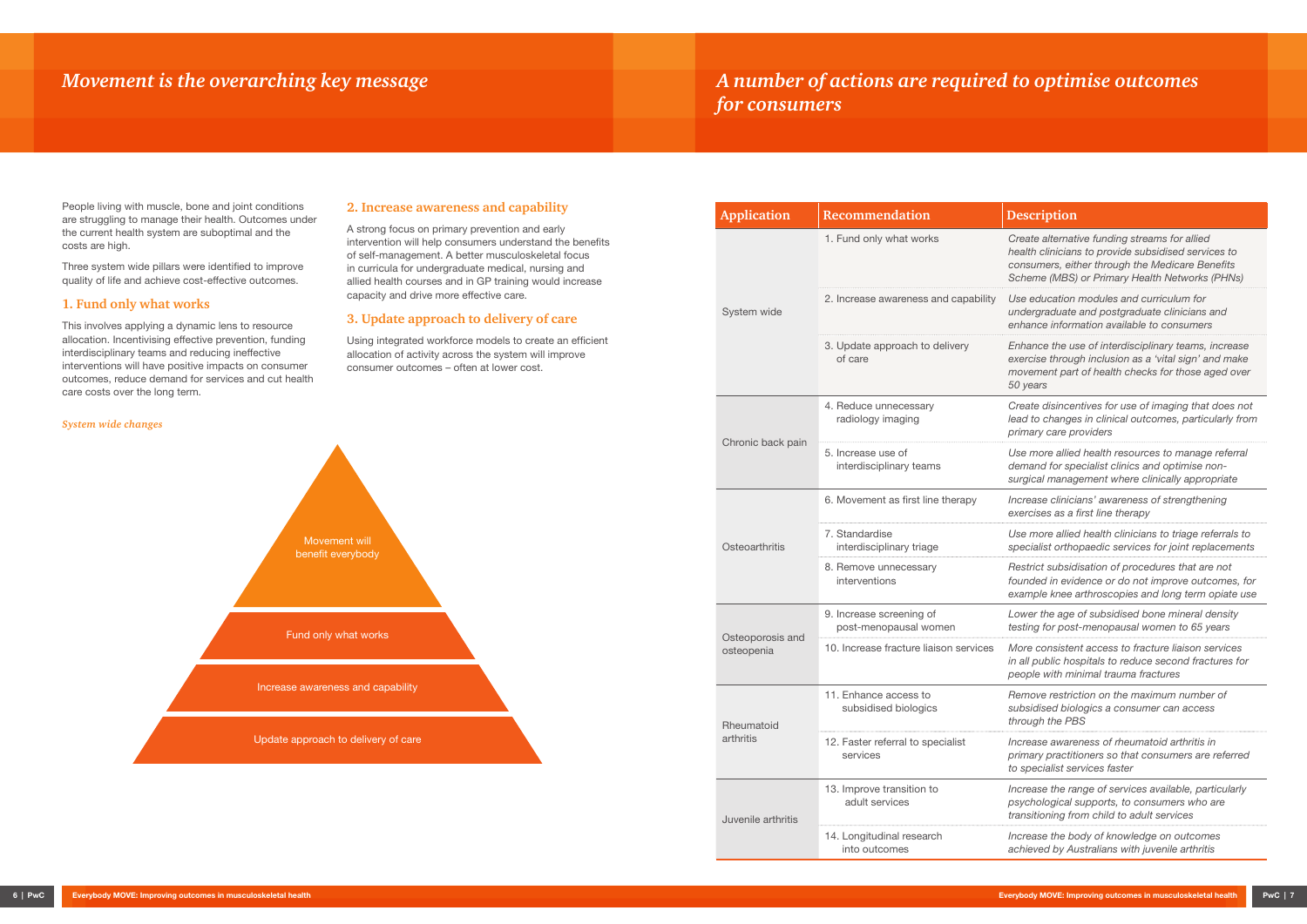#### *Clinicians*

Using an interdisciplinary approach we can improve the efficacy of service delivery across the system, as well as increase the capability of clinicians to deliver high quality and safe care to consumers.

#### *Representative Organisations*

Bringing together medical, nursing and allied health representative organisations through advocating for common approaches will amplify the messages to improve the management of musculoskeletal conditions. For example, the RACGP will need to be engaged to promote GP trainee education modules.

#### *Universities*

 $\overline{\mathbf{H}}$ 

Increasing the training and education of clinicians at an undergraduate level will build awareness in the appropriate management of musculoskeletal conditions. Universities will also be central to increasing the body of knowledge by leading research into these conditions.

#### *Commonwealth Government*

As the main funder of primary services the Commonwealth Government will be essential to drive improvements in the funding model for musculoskeletal conditions to promote efficient and effective care.

#### *State and Territory Governments and Local Government*

As the funder of public hospitals the State and Territory Governments will need to play a role in redefining the service models in the acute and sub-acute health services by enhancing the utilisation of interdisciplinary teams. Local governments will play a key role in implementing 'healthy' urban planning principles and ensuring community access points.

#### *Primary Health Networks*

PHNs can utilise outcome-based commissioning to engage interdisciplinary teams across the healthcare continuum for their geographies to enhance outcomes. Their approach can be tailored to the needs of the local population.

#### *Health Service Providers*

Individual health services should be engaged as they deliver the services required by consumers with musculoskeletal conditions and are the providers of specialist services. They will need to be involved to assist in the allocation of activity across the healthcare continuum and assist in the education of trainees.

#### *Consumers*

Consumers will be critical to drive the changes through self-management of their conditions. Empowering them with evidence-based information so they actively participate in their care will be essential.

*Coordinated approach*

- 
- 
- 



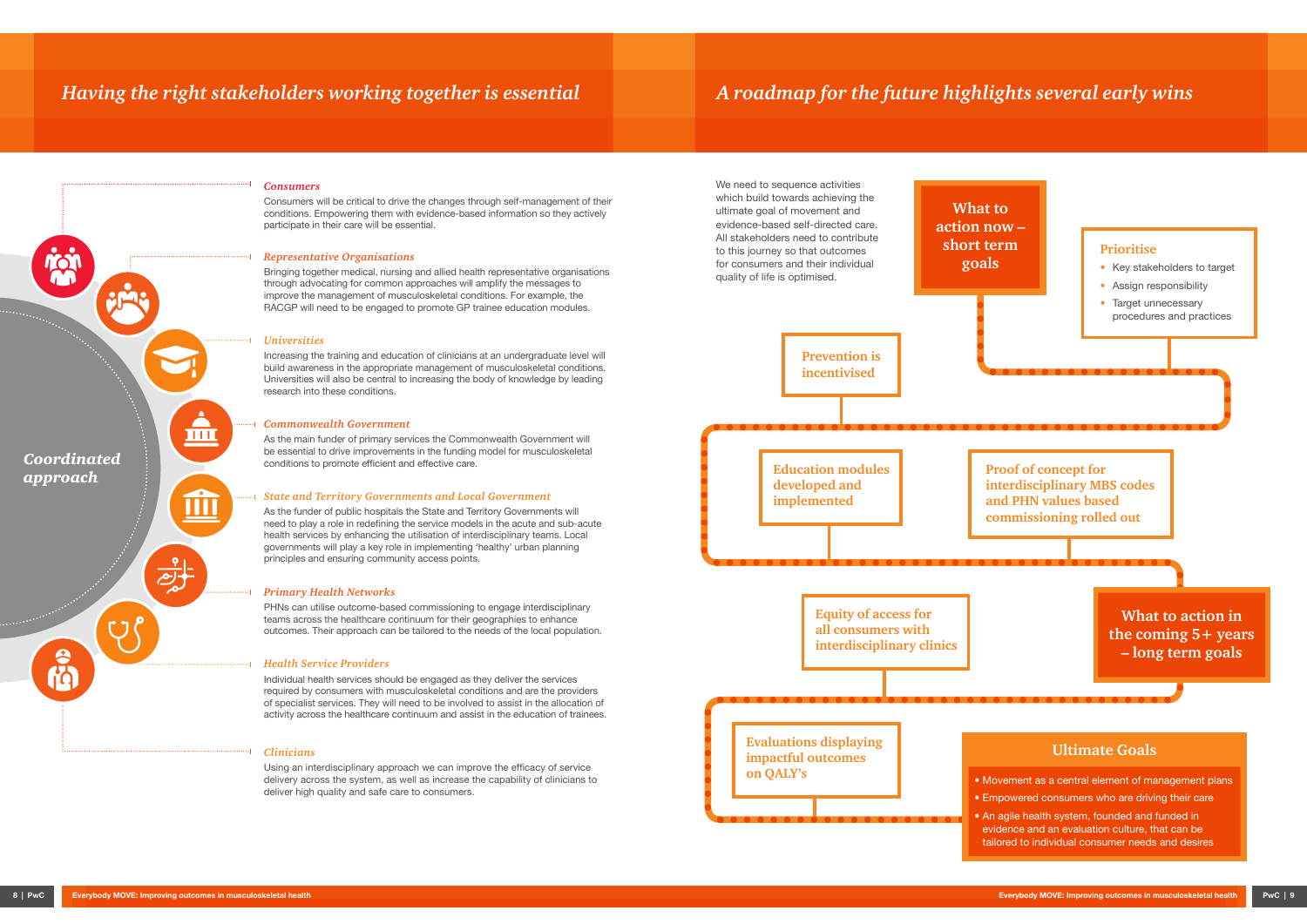# *Table of contents*

|                                    | Page           |
|------------------------------------|----------------|
| Foreword                           | $\overline{4}$ |
| <b>Executive summary</b>           | 5              |
| <b>Background</b>                  | 11             |
| System wide recommendations        | 16             |
| Condition specific recommendations | 22             |
| Chronic back pain                  | 23             |
| <b>Osteoarthritis</b>              | 26             |
| Osteoporosis and osteopenia        | 31             |
| <b>Rheumatoid arthritis</b>        | 34             |
| Juvenile arthritis                 | 37             |
| <b>Next steps</b>                  | 41             |
| Appendix A: Literature insights    | 44             |
| Appendix B: Detailed modelling     | 49             |
| Appendix C: Bibliography           | 56             |

# *Background*

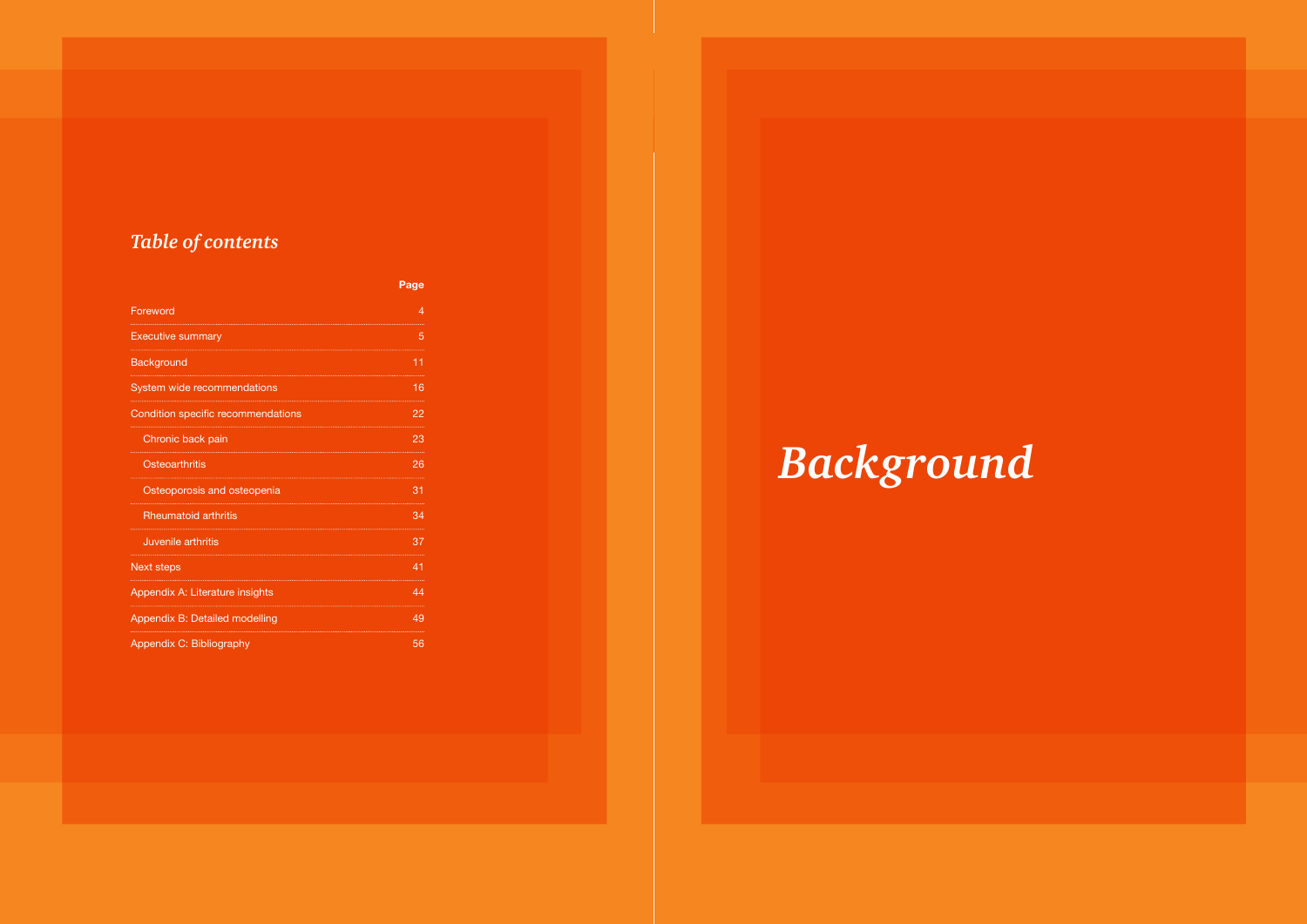Some interventions are aimed at a broad reach to the whole population whereas others are targeted to specific conditions and life stages.

Importantly, the activities and interventions are available when consumers need them most in order to optimise their quality of life. The age distribution of common musculoskeletal conditions is demonstrated in Figure 1.

#### *Figure 1. Musculoskeletal conditions impact consumers across all life stages*



# *Musculoskeletal conditions can be managed better*

#### **Background**

6.8 million Australians have musculoskeletal conditions resulting in a \$9.2 billion direct health cost and further costs from reduced productivity.

Consumers diagnosed with these conditions find themselves having to manage chronic conditions with impacts on their quality of life and ability to participate in activities that they find enjoyable and fulfilling.

Despite the increasing prevalence and higher burden of disease for these conditions, the models of care, where they exist for each of the conditions, have either not evolved with the latest evidence and/or there is inconsistent application to consumer care.

- Chronic back pain
- Osteoarthritis
- Osteoporosis and osteopenia
- Rheumatoid arthritis
- Juvenile arthritis

Underpinning the models of care are activities and interventions available to consumers and their treatment teams. These activities are defined by local and international evidence supporting their application. The activities can be classified into three settings:

- *• Prevention* activities that are intended to reduce the onset and slow the progression of a condition, including self-management and public health campaigns
- *• Primary care* activities that are delivered through community settings and involve the input of a range of clinicians, for example, general practitioners, nurses, physiotherapists, exercise physiologists, occupational therapists and pharmacists
- *• Tertiary* activities and interventions delivered through hospitals to diagnose or treat musculoskeletal conditions in either an inpatient or outpatient setting

#### **Context**

PwC has been engaged by *MOVE muscle, bone & joint health (MOVE)* to examine the management principles for five musculoskeletal conditions:

*MOVE* selected these conditions for review on the basis of their high prevalence within the Australian population and relevance to Commonwealth, State and Territory and Local government.

The report outlines an examination into the management principles for each of the conditions. PwC has drawn on the latest evidence and practice both in Australia and internationally, to identify opportunities to influence how care is delivered.

## *Musculoskeletal conditions affect 6.8 million Australians across all life stages*

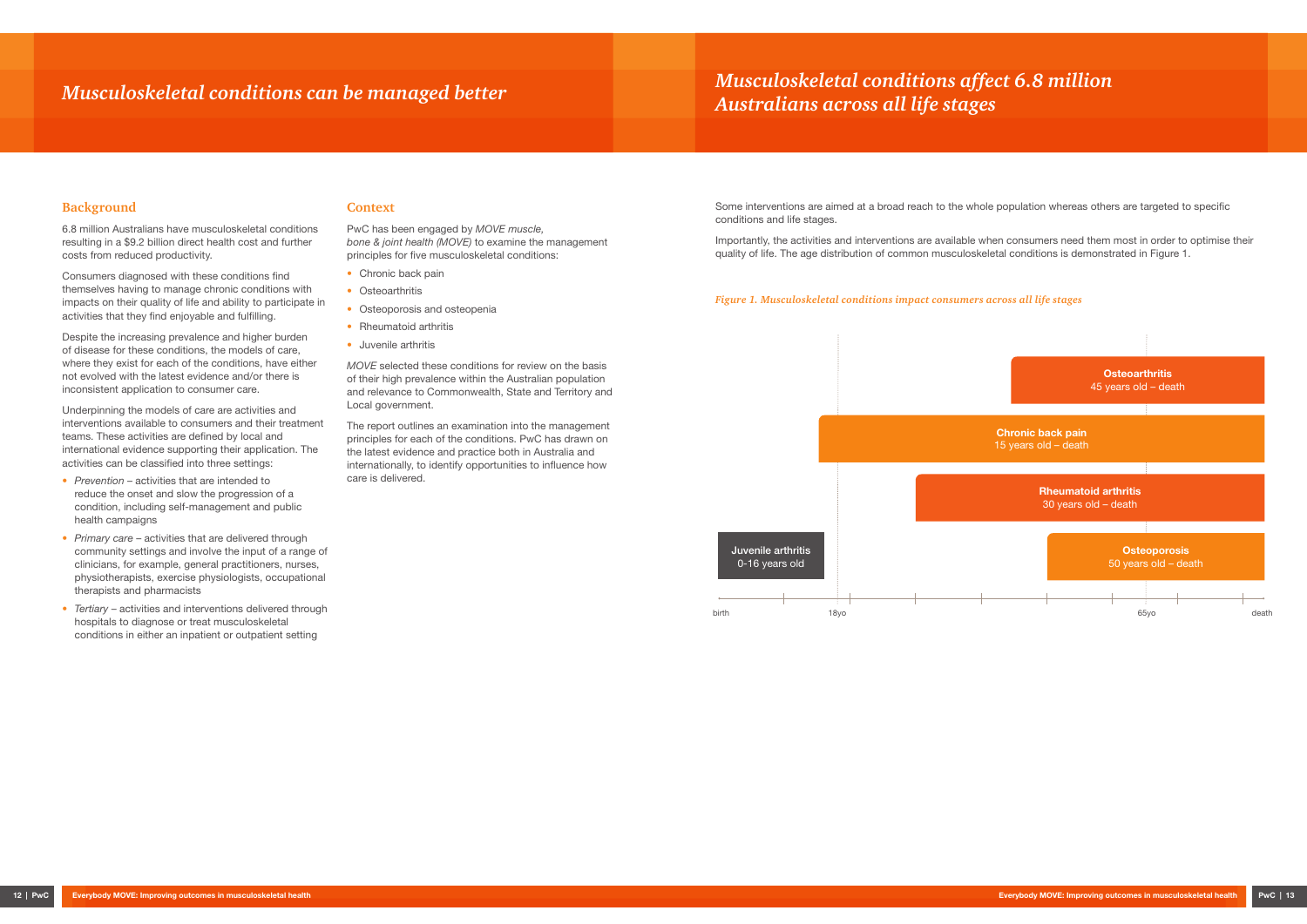#### *Figure 3: Objectives of the stakeholder consultations*

#### *Figure 4: Application of evidence*

#### **Methodology**

The scope of the work undertaken in this engagement included:

- Literature scan of latest evidence-based practice
- Two workshops to develop and test strategic options underpinning each of the musculoskeletal conditions
- Key targeted stakeholder interviews to further test findings from literature review and gain insights into current and future impacts on management principles

PwC utilised both the workshops and targeted interviews to further build understanding of management principles. Figure 3 provides an outline of the objectives for each of these sessions and how they would then contribute to this report.

#### **Consumer centred developmental approach**



In order to develop an understanding of the current activities across the care continuum from prevention through to tertiary care, PwC documented the range of activities with the consumer at the centre, to recognise the relationships that the care settings play across the consumer journey and to identify where current practices compared to latest evidence and the consistency of its application. An initial assessment of the application of the evidence for each condition was completed using the system outlined in Figure 4.

This approach highlighted gaps between the evidence base and the service models, areas where current services are not contributing to outcomes or where there is inconsistent availability of services.



Hearing from a range of **perspectives** b understand the current and future situations





## *Musculoskeletal conditions are strongly linked to other comorbidities*

According to the Australian Institute for Health and Welfare, approximately 5.3 million Australians have two or more chronic diseases (arthritis, asthma, back pain, cancer, chronic obstructive pulmonary disease, cardiovascular disease, diabetes and mental health conditions). Comorbidities can indicate the presence of more severe disease resulting in higher health care costs.

Those aged over 65 are 60% more likely to have two or more comorbidities. Those living in low socioeconomic areas and regional and remote areas also have disproportionally higher comorbidity rates.

Arthritis with cardiovascular disease and arthritis with back pain account for two of the most commonly occurring comorbidity combinations. Appropriate management of musculoskeletal conditions in order to drive improvements in the management of other conditions, is highlighted in Figure 2.

Underpinning the management of the conditions is the importance of movement and an active lifestyle. Targeting movement for people with musculoskeletal conditions is able to bring about positive impacts on a number of linked comorbidities.

#### *Figure 2: Number of people living with co-morbid musculoskeletal conditions and other chronic diseases*



Source: Analysis by PwC and MOVE based on ABS data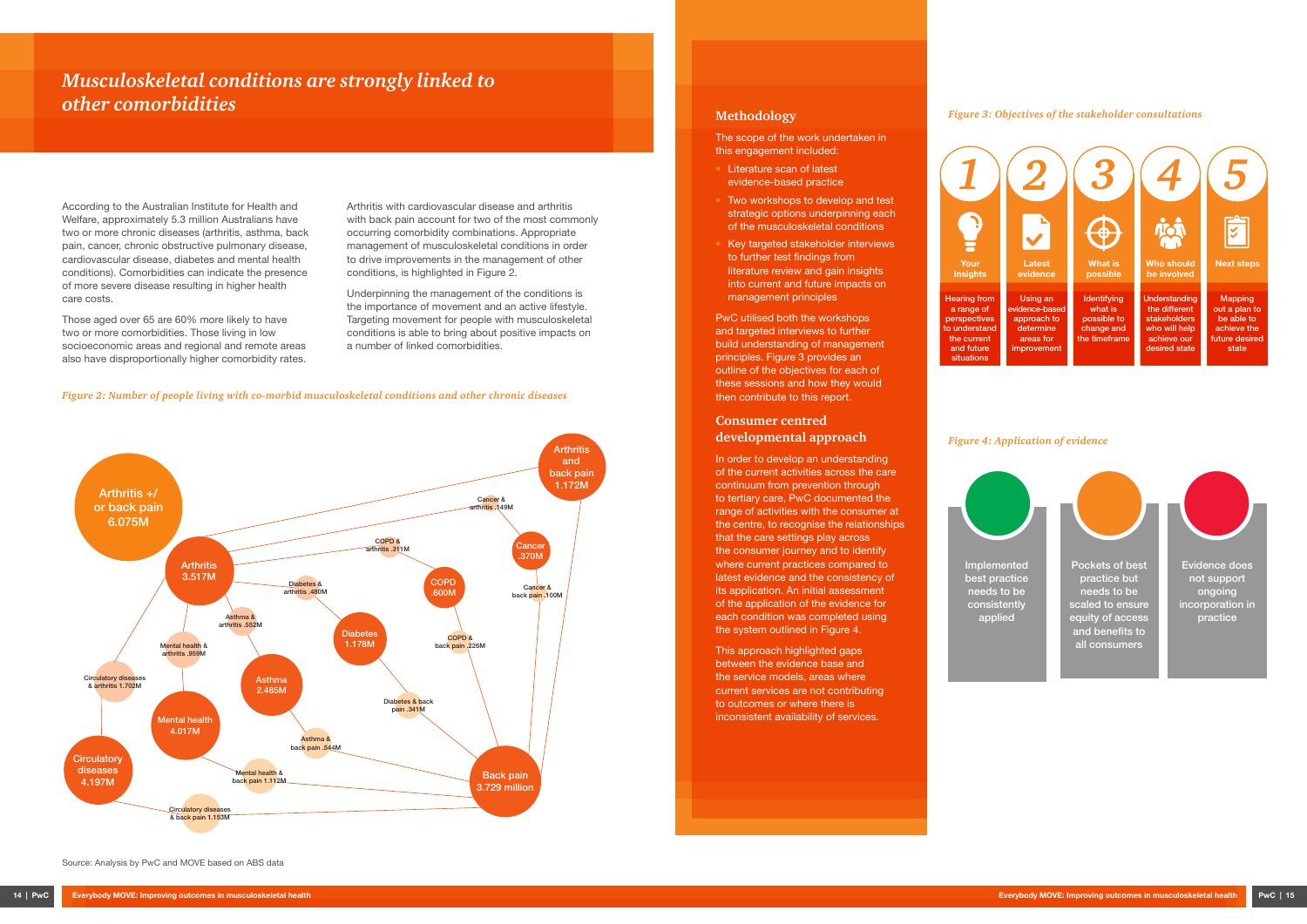# *Movement will benefit everybody*

#### *Figure 5: System wide changes*

It is estimated that up to 27% of Australia's population are living with one of the five musculoskeletal conditions.

Looking across the conditions, there are a number of strategies which can be employed both at the population level and across the system to drive improvements in consumer outcomes. These are specifically looking into:

- Inefficiencies in the current funding structure of the health system which rewards activity rather than outcomes and an inefficient allocation of resources between different care providers and settings
- Education and the curriculum for clinicians during their undergraduate/ pre-licensure training

• Using integrated workforce models to create an efficient allocation of activity across the system.

#### Figure 5 highlights the **critical importance of movement as an overarching element of the solution.**

Given the linkage between musculoskeletal conditions and other comorbidities such as obesity, cardiovascular disease and mental health, there are clear benefits for consumers with musculoskeletal conditions utilising movement, exercise and weight management in their treatment regimen to handle their pain and improve function.

*System wide recommendations*

> Movement will benefit everybody

Fund only what works

Increase awareness and capability



Update approach to delivery of care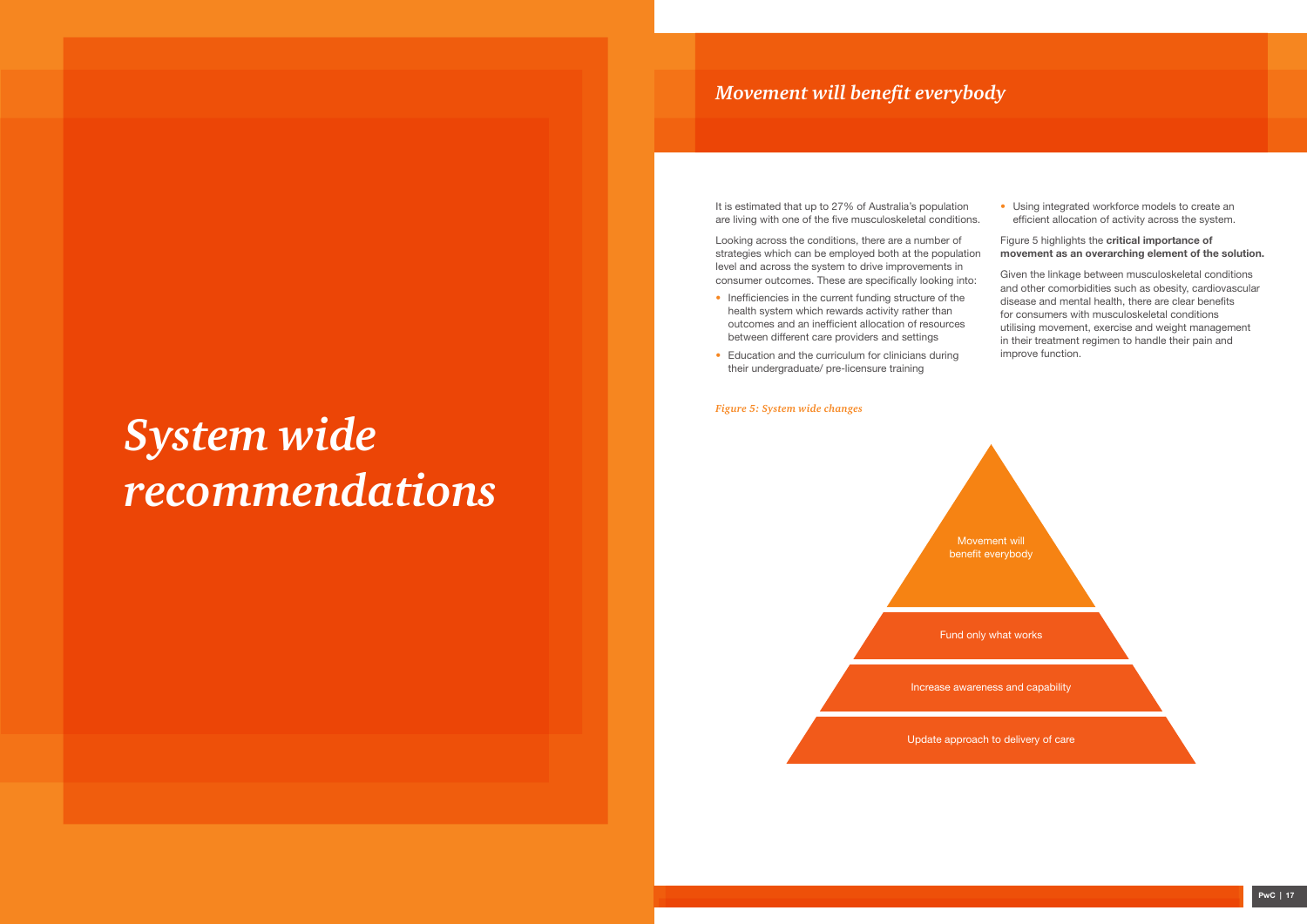#### **Outcome-based commissioning by PHNs**

The management of musculoskeletal conditions by a true interdisciplinary team could be used as the lead for integrated care commissioning through the PHNs. The PHNs are in the unique position of coordinating care across the heath care continuum and are able to bring together the different services to drive improved outcomes for consumers.

PHN's would be able to commission providers to deliver interdisciplinary services in the community to optimise management for individual consumers. Because of the links between musculoskeletal conditions and other comorbidities they would be able to bring together treatment activities as well as targeted prevention strategies to deliver overall value to the health system.

Importantly, they will also be able to commission based on outcomes and local needs. This has been successfully done under some Medicare Locals, for example, the S.T.E.P.S. program commissioned by Perth Metro North Medicare Local. This specifically addressed a shortage of specialist pain management services through an interdisciplinary approach.

The revenue for the commissioned services would be sourced from PHN annual funding and would be flexible to target the needs of individual populations and geographical areas. Outcome based commissioning models may be a more flexible option than creating a one-size-fits-all reimbursement through the MBS and allow performance to be actively monitored by the PHN, as outlined in Figure 7.

#### *Figure 7: Outcome-based commissioning*

- Identify population needs based on age, health status etc
- Activate consumers to exercise choice of services
- Providers commissioned on the basis of outcomes and availability of interdisciplinary team
- Outcomes achieved by consumers inform the future of funding
- Incentives in the system drive improved outcomes for consumers



## *Recommendation 1: Fund only what works*

The current funding system has not kept pace with the evolution of treatment and management options for the five musculoskeletal conditions. Reimbursement is currently based on activity inputs rather than outputs or outcomes and is incentivised towards medical intervention (including surgical and pharmacological interventions).

#### **Funding allied health clinicians to triage and manage consumers has the ability to release capacity within the system and lead to a more efficient allocation of activity.**

Redistributing activity across different service providers and settings will release funding capacity within the system and may allow for more efficient and effective management of consumers' conditions, as shown in Figure 6. More efficient services would need to be reimbursed in a similar way to the medical model in order to promote access to effective services. Creating a funding stream for allied health clinicians to triage consumers referred to specialist units may be able to manage the demand for these services as well as optimise non-surgical management in the first instance. This has been proven to work in health services across Australia for example Osteoarthritis Hip and Knee Service (OAHKS) clinics.

To enable redistribution there are two possible options:

- *a) the creation of a new Medicare Benefits Schedule code for allied health triage and review for consumers, or*
- *b) through the commissioning framework and funding of Primary Health Networks (PHNs).*

These triage services could be conducted by physiotherapists, exercise physiologists or occupational therapists and require a referral from a general practitioner in order to build an inter-disciplinary approach to management of individual consumers.

**For consumers with private health insurance there could also be opportunities for the insurers to incentivise their members to adopt healthy behaviours.** Currently, legislative restrictions prevent insurers applying this broadly to their members through rebates or reductions in their premiums. Removing these restrictions can have a positive long-term impact on the demand for health services.

*Figure 6: Redefining the funding system*

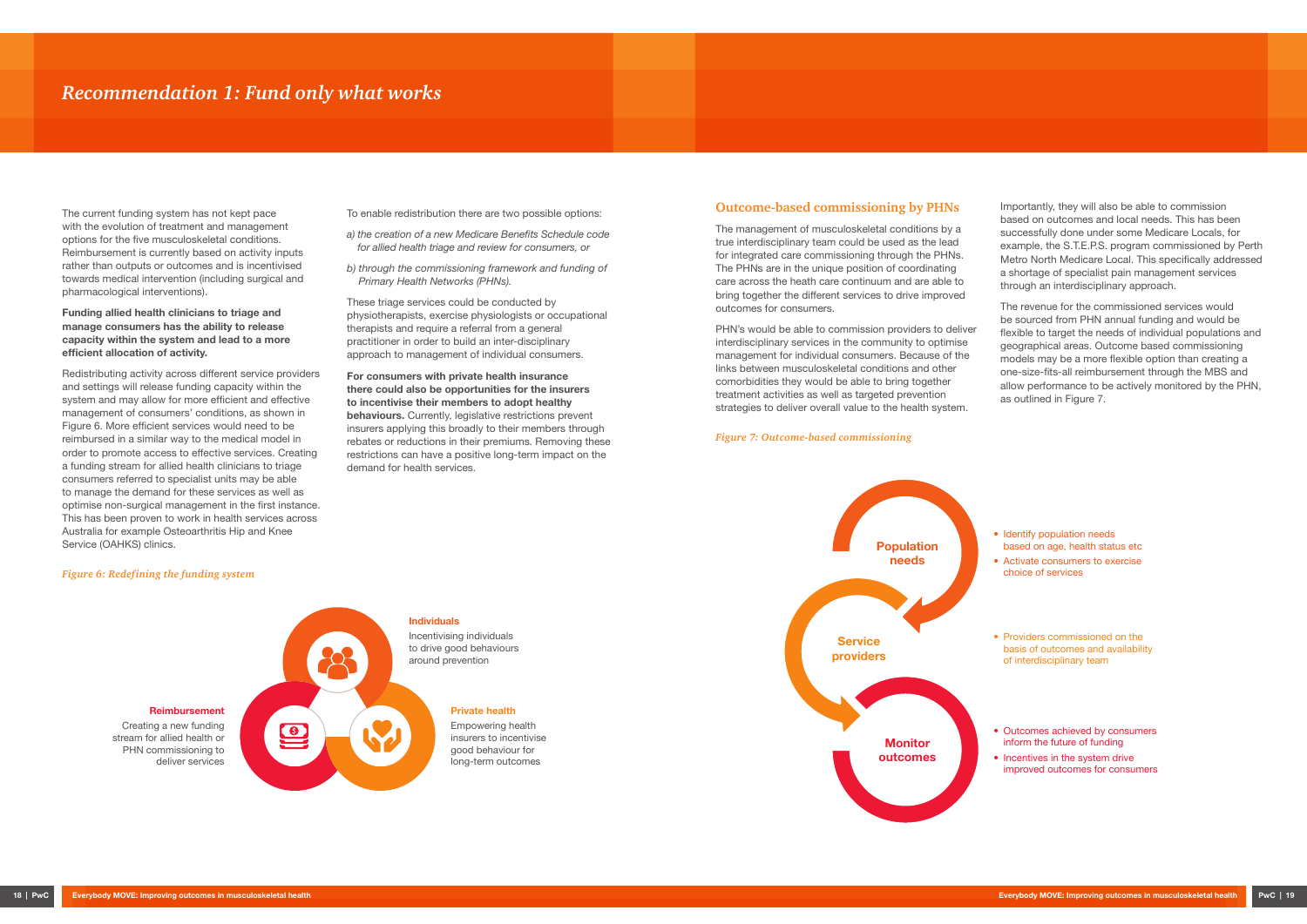# *Recommendation 2: Increase awareness and capability Recommendation 3: Update approach to delivery of care*

We need to align the suite of services available to consumers to the latest evidence and recommended guidelines. Increased awareness and implementation of musculoskeletal management guidelines will promote better care, as will appropriate funding and reimbursement models. A key driver for funding change is that Australia faces an ageing population, who will be living for longer with at least one of these musculoskeletal conditions, therefore subsidised services are pivotal for equitable access.

**Using allied health professionals can mean increasing demand for, and participation in, exercise and activity.** 

Enhanced deployment of interdisciplinary teams to be involved in:

• *Treatment:* utilising a broader range of clinicians such as exercise physiologists to prescribe exercises for consumers can reduce the time to initiation of targeted and tailored treatment as well as create a more efficient allocation of activity across the healthcare continuum

- *• Triage:* utilising physiotherapists in both the primary and tertiary setting, to determine if a referred consumer is a surgical candidate or whether they would benefit more from non-surgical management
- *• Diagnosis:* improved access to allied health clinicians in the community and specialty centres/ units would reduce the time to diagnosis and commencement of the appropriate treatment to optimise outcomes for individuals

**Measuring and documenting a consumer's exercise or activity level like other vital signs** (for example blood pressure and pulse) would cement in the mind of both clinicians and consumers the importance of this in the management of the conditions. Therefore, we are recommending that exercise or physical activity be included as a vital sign measure in the standard clinical care for all consumers in Australia's health system.

Linked to this is a recommendation to **include a movement and physical function review for musculoskeletal conditions as part of health checks for the Australian population aged 50 years or over, every 5 years.** Health checks can identify any issues early and promote a strategy to help consumers improve function and quality of life. Figure 9 presents a summary of the proposed changes.

#### *Figure 9: Delivery of care*



Based on the different approaches taken to managing musculoskeletal conditions, there is an opportunity to increase the awareness of both clinicians and consumers in the management of the different conditions. The purpose of this is to improve the diagnosis and ongoing management for individual consumers.

**Increasing the availability and quality of the musculoskeletal curriculum for undergraduate and postgraduate medical, nursing and allied health clinicians** has the potential to improve the diagnosis and ongoing management of these conditions. Increasing the capability of GP trainees in the first instance through targeted musculoskeletal education can improve initial management and more appropriate referrals.

At the same time providing **consistent access to high quality, evidence-based information for consumers** to guide the appropriate management of their conditions is also a key to increasing the role individuals can play in driving the prevention and comanagement of their musculoskeletal conditions.

Underpinning all of this is the need to increase levels of exercise and physical activity to manage pain and fatigue, improve function and address progression of the conditions. Movement is underutilised in each of the five conditions and can provide benefits to consumers across all stages and progression of their conditions.

The MOVE website could become a portal which can be accessed by consumers and clinicians to source up-to-date and credible information for the management of specific conditions and support this activity, as summarised in Figure 8.

#### *Figure 8: System wide capability activities*

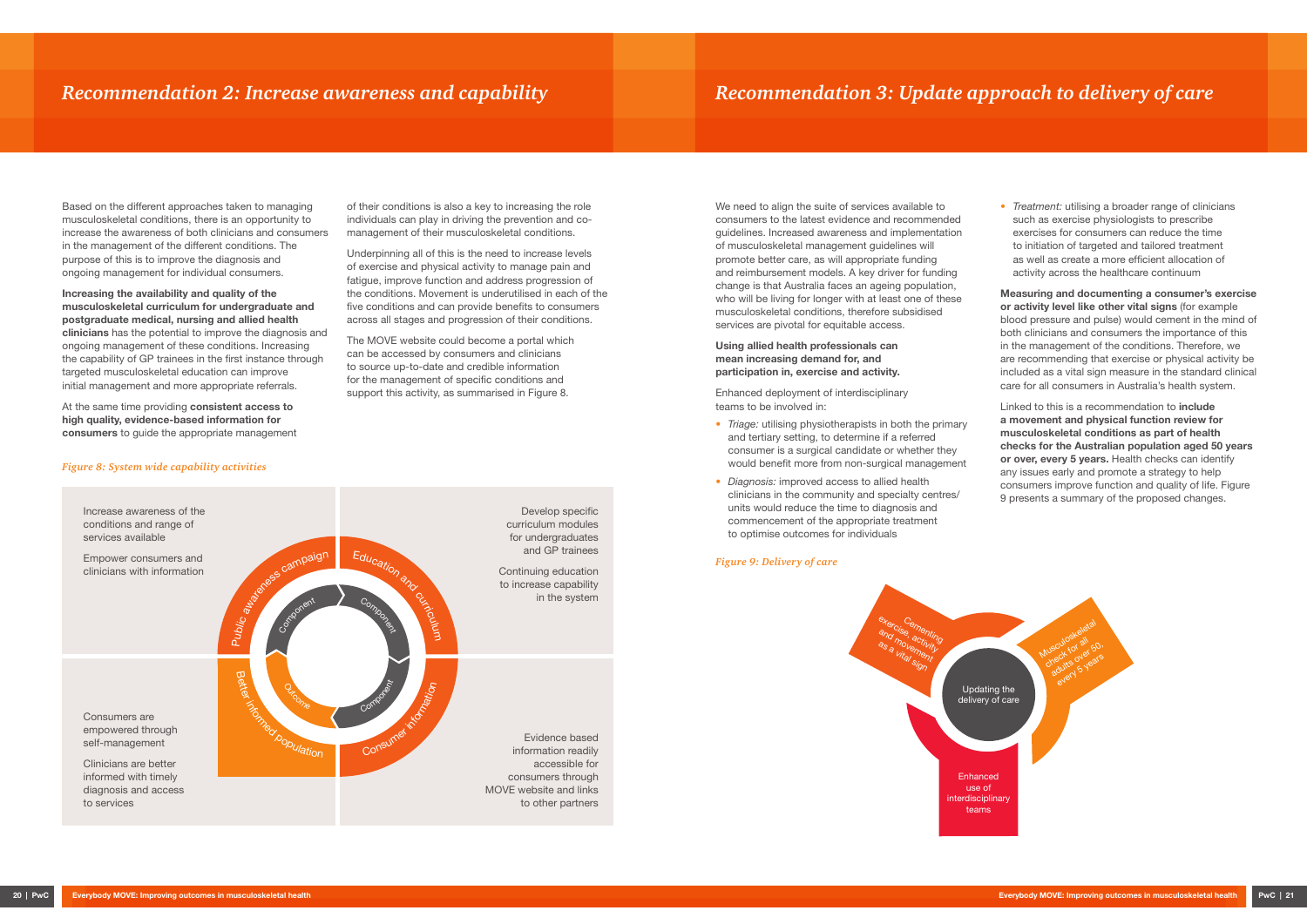3.7 million Australians live with chronic back problems, with consumers making greater use of pain-related medications and health care resources in comparison to those without chronic back pain. For example 27% of hospitalisations were due to low pack pain. Further, 1.2 million people with a disability also experience a chronic back issue. Overall, 16% of the population have back pain.

It is reported that 70-90% of people will experience an episode of lower back pain during their lifetime. Given that most of the disability and associated costs relate to the condition when it becomes chronic, it is vital to understand the factors that lead to chronicity (demographic, psychological and occupational) and the clinical predictors that can be used to warn against such an outcome.

## **Key insights from literature scan and stakeholders**

- Unnecessary imaging requests which do not lead to change in management, as highlighted red in Figure 10
- Limited 'hands on' assessment of consumers in primary care because of a lack of awareness of the conditions by primary care providers is contributing to sub-optimal management and may be leading to avoidable hospital activity
- There is a direct link between other conditions such as depression and anxiety and the development and impact of chronic back pain
- There have been good results from public awareness campaigns aimed at prevention, particularly in the workplace, to raise awareness of the need for appropriate diagnosis and management of back pain
- There is an overuse of tertiary specialist services and an underutilisation of primary care and prevention through a lack of expertise and understanding.

*Figure 10: Current management of chronic back pain and areas for improvement*



# *Chronic back pain*

# *Condition specific recommendations*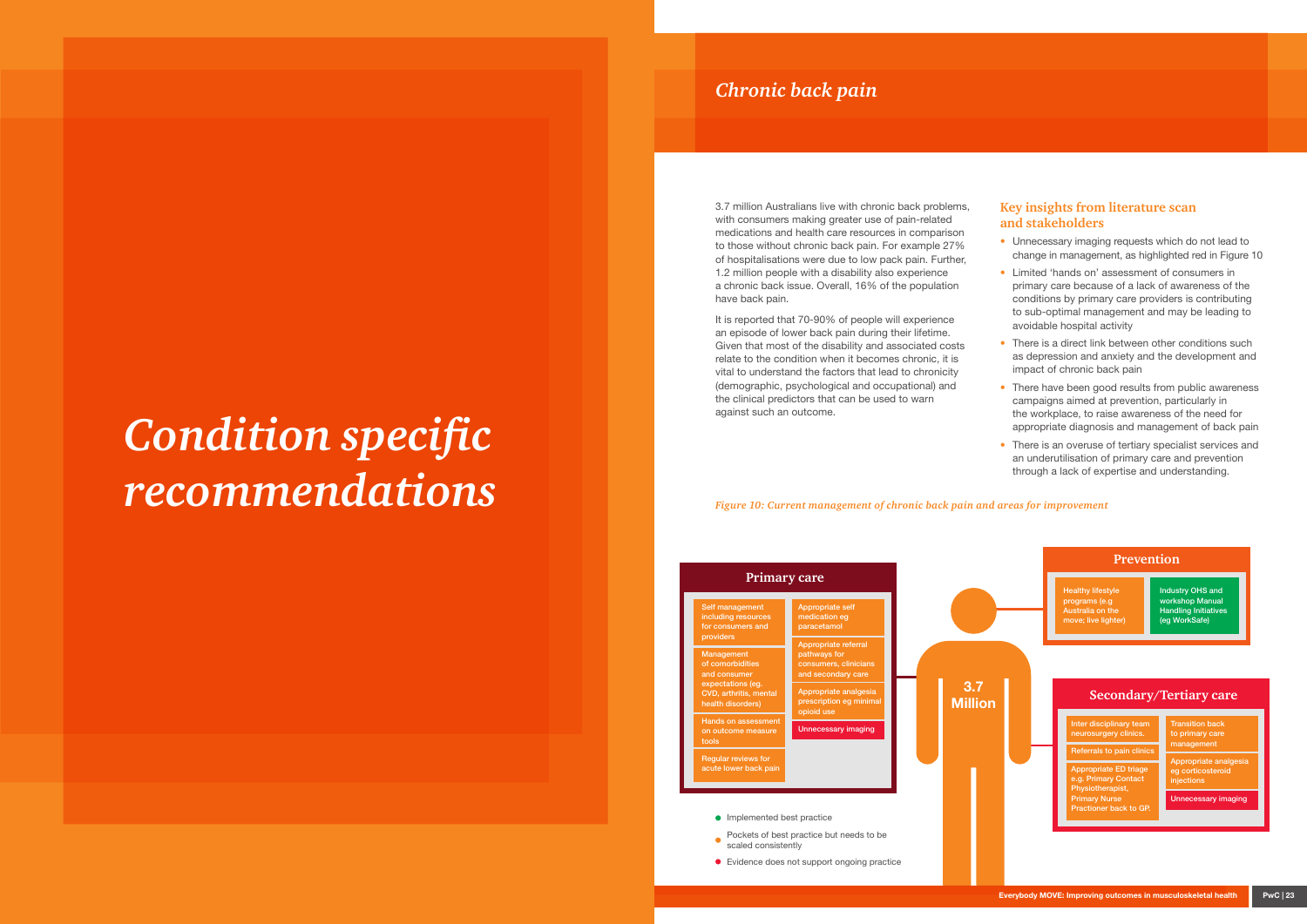# *Recommendation 5: Increase use of interdisciplinary teams*

Specialist outpatient clinics and advanced musculoskeletal services predominantly operate in public secondary or tertiary hospital settings with considerable waiting times and poor access. The extended waiting times can lead to the development of chronic symptoms, costly and unnecessary tests and poorer health outcomes.

By providing consistent access to interdisciplinary triage teams to manage referrals in the primary care setting, all consumers will have timely access to initial assessment and the ability to optimise non-surgical management in the community. Reducing the reliance on overstretched public hospital services can utilise alternate workforce models to assess and manage back problems.

- Alignment of clinic funding with the MBS reimbursement schedule and the current MBS review
- Create agreement of the funding between primary and secondary care to ensure sustainability of model

A recent report on a primary care interdisciplinary back pain clinic with 292 consumers, outlined a direct health cost saving of approximately \$53,000 in the first 12 months of the clinic. To achieve continued growth of interdisciplinary clinics there are two key steps:

**Initial pilot projects are reporting considerable savings primarily due to the avoidance of unnecessary imaging and approximately \$2.3 million\* in savings with avoidance of surgery.**

### **What are the activities?**

- Engage with the Commonwealth and each of the State and Territory Government Health Departments to develop business cases for the establishment of community based interdisciplinary back pain clinics
- Engage with key representative organisations (for example RACGP, AMA, AOA, RACS, APA) to rollout these clinics
- Create partnership agreements with acute services, Primary Healthcare Networks, PHI's and community services to address equity of access to evidence based practice
- Rollout services to each of the PHN networks initially, commencing with larger metropolitan centres and then cascading through regional areas
- Monitor activity/performance of services through regular evaluations.
- Align the updated guidelines with the MBS reimbursement schedule and the current MBS review
- Create agreement on the guidelines with the key representative organisations and raise awareness amongst clinicians and consumers

#### **Who will be involved?**

- Align the updated guidelines with the MBS reimbursement schedule through supporting other peak bodies to work with the Commonwealth Government and the current MBS review
- Use *'choosing wisely'* material and strategy as leverage to advocate for evidence-based practice
- Engage with key representative organisations (covering medical and allied health professionals) to promote the utilisation of the updated imaging guidelines
- An awareness campaign with clinicians about the utilisation of imaging and updated guidelines
- Develop resources for consumers regarding the utilisation of imaging.

- Commonwealth Government
- State and Territory Health Departments
- Australian Medical Association
- Primary Health Networks
- Public health services
- Australian Orthopaedic Association
- Royal Australasian College of Surgeons
- Australian Rheumatology Association
- Royal Australian College of General **Practitioners**
- Royal Australian College of Physicians
- Australian Physiotherapy Association
- Exercise & Sports Science Australia
- *• MOVE* and other consumer advocacy groups

For the majority of consumers imaging is unlikely to help identify their cause of pain, alter treatment or decrease recovery time. The 2014 *Bettering the Evaluation And Care of Health (BEACH)* data found that GPs and allied health practitioners account for over 80% of all imaging requests and that the number of investigations ordered increased despite the publication of guidelines cautioning against their use in the management of chronic back pain.

By creating a consistent guideline-based approach to using radiological imaging appropriate for chronic back pain, where imaging is only ordered by specialists when it is likely to be required for surgery or other condition management, it is expected that we could prevent approximately 620,000 unnecessary GP and allied health X-ray and computed tomography (CT) imaging requests.

To achieve this there are two key initiatives and activities:

## **Initial estimates indicate that creating consistency in the approach and messaging in diagnostic and treatment guidelines could achieve annual direct benefits of approximately \$107 million\*.**

## *Recommendation 4: Reduce unnecessary radiology imaging*

## **What are the activities?**

#### **Who will be involved?**

- Commonwealth Government
- Australian Medical Association
- Australian Orthopaedic Association
- Australian Rheumatology Association
- Royal Australian College of General **Practitioners**
- Australian Physiotherapy Association
- Chiropractors' Association of Australia
- *• MOVE* and other consumer advocacy groups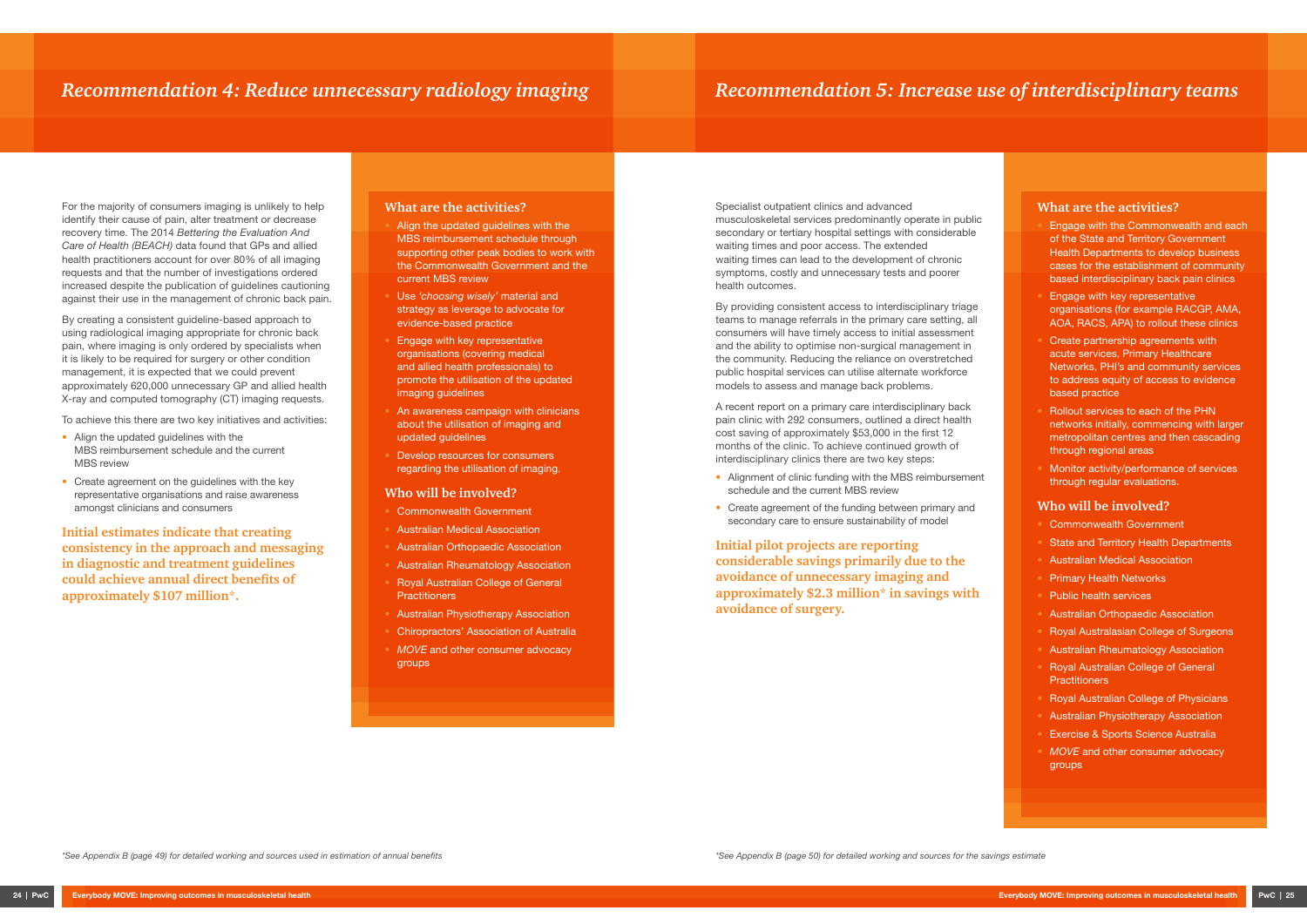There are substantial cost savings for the public healthcare system if effective non-operative strategies are implemented to manage osteoarthritis, particularly knee osteoarthritis.

A combined diet and appropriate exercise program rolled out nationally could potentially result in approximately 42,000 additional quality adjusted life years (QALYs) for consumers with mild to moderate knee OA, which equate to a cost per QALY of \$1,877. For consumers with severe knee OA, avoiding surgery by participation in a comprehensive non-surgical appropriate exercise and weight management intervention program could lead to a cost saving of approximately \$192m by 2020 due to surgery avoidance in the first year after the intervention program.

To achieve this saving we would look to amend the current MBS reimbursement schedule for allied health to remove the five visit cap, allowing appropriate ongoing follow-up and management for individual consumers.

**By instituting an accessible exercise program there is a potential saving of \$970\* on average for every person diagnosed with osteoarthritis, of which there are currently 2.1 million.**

- Reducing the demand for knee replacements with savings predicted at \$233 million by 2030 for the health system
- Improving workforce participation with an estimated yearly reduction of \$9.9 million in welfare payments and increased income tax revenue of \$8.4 million per year by 2030

## **What are the activities?** • Increase the awareness of clinicians in the supporting evidence through engagement with professional medical and allied health representative organisations Align with the MBS reimbursement schedule through supporting other peak bodies to work with the Commonwealth Government and the current MBS review • An awareness campaign to promote access and national rollout • Utilisation of interdisciplinary triage teams as a referral and management point • Engage with key professional colleges (for example RACGP and RACP) to promote the utilisation of the new reimbursement code. **Who will be involved?** • Commonwealth Government **State and Territory Governments Primary Health Networks** • Private health insurers • Australian Medical Association • Australian Physiotherapy Association • Exercise and Sports Science Association • Australian Practice Nurse Association • Royal Australian College of General **Practitioners** • Australian Rheumatology Association *• MOVE* and other consumer advocacy groups

- Inconsistent use of healthy lifestyle interventions such as improving diet and physical activity levels and other preventative measures
- Inconsistent access to interdisciplinary teams to triage and manage consumers referred for specialist opinion and management
- Underutilisation of exercise and other non-surgical management approaches for initial management
- Inconsistent approaches to empowering selfmanagement of conditions by consumers
- Ongoing use of diagnostic knee arthroscopy for osteoarthritis in Australia despite limited evidence to support its utilisation in clinical practice and Australian Orthopaedic Association position statement.

## *Osteoarthritis*

2.1 million Australians are affected by osteoarthritis (OA), as shown in Figure 11. It is the predominant reason for knee and hip replacement surgery in Australia, with a 29% rise in the rate of total knee replacements and a 31% rise in hip replacements from 2005 – 2015.

Non-surgical management strategies, especially for knee osteoarthritis, have been outlined as a key cost saving mechanism with both health and economic benefits by:

## **Key insights from literature scan and stakeholders**

#### *Figure 11: Current management of osteoarthritis and areas for improvement*

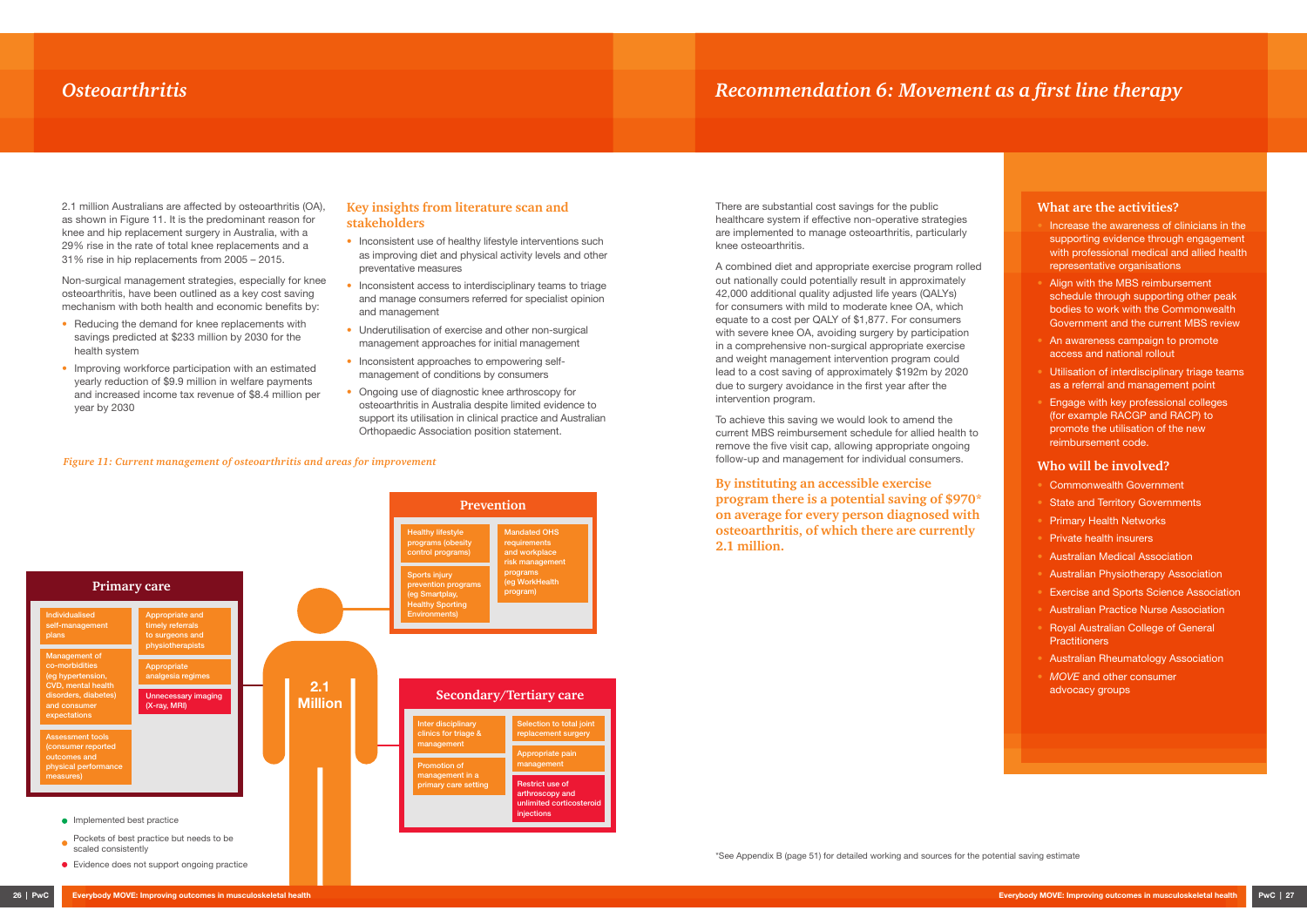## *Recommendation 8: Remove unnecessary interventions*

#### **Arthroscopy**

Evidence indicates that arthroscopic debridement for osteoarthritis of the knee does not show benefit for consumers with undiscriminated OA.

The implementation of evidence into practice can be delayed for many years and health system factors may contribute to this delay. Consumers may preferentially seek surgical intervention before trying a non-operative approach despite evidence questioning its effectiveness.

Given the health system and subsequent economic benefits of physical activity and diet programs for knee OA, consumers should be actively encouraged by both GPs and surgeons to try these evidence-based practices in the first instance.

MBS refunds vary between \$272.95 for a diagnostic knee arthroscopy and \$343.95 for a diagnostic hip arthroscopy. Approximately 2,928 arthroscopic procedures are performed annually across private and public health services. Given the lack of evidence of the efficacy of these procedures there is a potential cost saving of \$10 million per year.\*

In order to optimise the savings we would actively pursue the amendment of the current MBS reimbursement numbers (49557, 49563 and 49360) to align with evidence-based practice.

**Incentivise services that are known to improve consumer outcomes. Reducing knee arthroscopy could save \$10 million per year.**

It is expected that interdisciplinary clinics could deliver approximately \$4.2 million of annual savings<sup>\*</sup> in direct public healthcare costs nationally. To achieve this there are two approaches:

| <b>What are the activities?</b><br>Engage with the Commonwealth<br>Government to update the MBS<br>schedule with amended number for<br>arthroscopic procedures<br>Engage with the private health<br>insurers to guide the interventions and<br>health system<br>Engage with key medical and allied<br>٠<br>health professional colleges to promote<br>evidence-based care<br>Develop consumer resources to reduce<br>demand pressures.<br>Who will be involved?<br><b>Commonwealth Government</b><br>Private health insurers<br>$\bullet$<br><b>Australian Orthopaedic Association</b><br><b>Australian Medical Association</b><br>$\bullet$<br>Royal Australian College of General<br>$\bullet$<br><b>Practitioners</b><br>MOVE and other consumer<br>advocacy groups |
|------------------------------------------------------------------------------------------------------------------------------------------------------------------------------------------------------------------------------------------------------------------------------------------------------------------------------------------------------------------------------------------------------------------------------------------------------------------------------------------------------------------------------------------------------------------------------------------------------------------------------------------------------------------------------------------------------------------------------------------------------------------------|
| procedures performed through the private                                                                                                                                                                                                                                                                                                                                                                                                                                                                                                                                                                                                                                                                                                                               |
|                                                                                                                                                                                                                                                                                                                                                                                                                                                                                                                                                                                                                                                                                                                                                                        |
|                                                                                                                                                                                                                                                                                                                                                                                                                                                                                                                                                                                                                                                                                                                                                                        |
|                                                                                                                                                                                                                                                                                                                                                                                                                                                                                                                                                                                                                                                                                                                                                                        |
|                                                                                                                                                                                                                                                                                                                                                                                                                                                                                                                                                                                                                                                                                                                                                                        |
|                                                                                                                                                                                                                                                                                                                                                                                                                                                                                                                                                                                                                                                                                                                                                                        |
|                                                                                                                                                                                                                                                                                                                                                                                                                                                                                                                                                                                                                                                                                                                                                                        |
|                                                                                                                                                                                                                                                                                                                                                                                                                                                                                                                                                                                                                                                                                                                                                                        |
|                                                                                                                                                                                                                                                                                                                                                                                                                                                                                                                                                                                                                                                                                                                                                                        |
|                                                                                                                                                                                                                                                                                                                                                                                                                                                                                                                                                                                                                                                                                                                                                                        |
|                                                                                                                                                                                                                                                                                                                                                                                                                                                                                                                                                                                                                                                                                                                                                                        |
|                                                                                                                                                                                                                                                                                                                                                                                                                                                                                                                                                                                                                                                                                                                                                                        |
|                                                                                                                                                                                                                                                                                                                                                                                                                                                                                                                                                                                                                                                                                                                                                                        |
|                                                                                                                                                                                                                                                                                                                                                                                                                                                                                                                                                                                                                                                                                                                                                                        |
|                                                                                                                                                                                                                                                                                                                                                                                                                                                                                                                                                                                                                                                                                                                                                                        |
|                                                                                                                                                                                                                                                                                                                                                                                                                                                                                                                                                                                                                                                                                                                                                                        |
|                                                                                                                                                                                                                                                                                                                                                                                                                                                                                                                                                                                                                                                                                                                                                                        |
|                                                                                                                                                                                                                                                                                                                                                                                                                                                                                                                                                                                                                                                                                                                                                                        |
|                                                                                                                                                                                                                                                                                                                                                                                                                                                                                                                                                                                                                                                                                                                                                                        |
|                                                                                                                                                                                                                                                                                                                                                                                                                                                                                                                                                                                                                                                                                                                                                                        |
|                                                                                                                                                                                                                                                                                                                                                                                                                                                                                                                                                                                                                                                                                                                                                                        |
|                                                                                                                                                                                                                                                                                                                                                                                                                                                                                                                                                                                                                                                                                                                                                                        |
|                                                                                                                                                                                                                                                                                                                                                                                                                                                                                                                                                                                                                                                                                                                                                                        |
|                                                                                                                                                                                                                                                                                                                                                                                                                                                                                                                                                                                                                                                                                                                                                                        |
|                                                                                                                                                                                                                                                                                                                                                                                                                                                                                                                                                                                                                                                                                                                                                                        |
|                                                                                                                                                                                                                                                                                                                                                                                                                                                                                                                                                                                                                                                                                                                                                                        |
|                                                                                                                                                                                                                                                                                                                                                                                                                                                                                                                                                                                                                                                                                                                                                                        |

- MBS reimbursement code for allied health
- Interdisciplinary clinics consistently available throughout Australia in both the primary and secondary public care setting

## *Recommendation 7: Standardise interdisciplinary triage*

The primary purpose of interdisciplinary clinics is to improve access to non-operative management for those consumers accessing services.

Examples of good public hospital practice are the Osteoarthritis Hip and Knee Service (OAHKS) in Victoria and the Osteoarthritis Chronic Care Program (OACCP) in New South Wales, which coordinate the management and conservative treatment (reduce pain, increase functional capacity and improve quality of life) of people with hip or knee osteoarthritis and assist in the management of public hospital waiting lists. The system and workforce changes with this model have shown improved use of limited services, management plans for consumers, improved GP collaboration and consumer satisfaction.

Unfortunately these services are offered predominantly at public tertiary hospitals with limited access in regional and rural areas. Increasing the number of clinics available nationally would improve access and defer surgery.

**Interdisciplinary clinics need to be rolled out across the country to achieve scalable benefits of approximately \$4.2 million per year.**

#### **What are the activities?**

- Develop business cases which can be presented to State Governments to implement the interdisciplinary triage clinics in all public hospitals
- Present the business cases to community health services for implementation in suitable communities
- Engage with key medical and allied health professional colleges to promote the model.

#### **Who will be involved?**

- Commonwealth Government
- **State and Territory Government**
- Public health services
- **Primary Health Networks**
- Australian Orthopaedic Association
- Australian Rheumatology Association
- Australian Physiotherapy Association
- Royal Australian College of General **Practitioners**
- Royal Australian College of Physicians
- Exercise & Sports Science Australia
- *• MOVE* and other consumer advocacy groups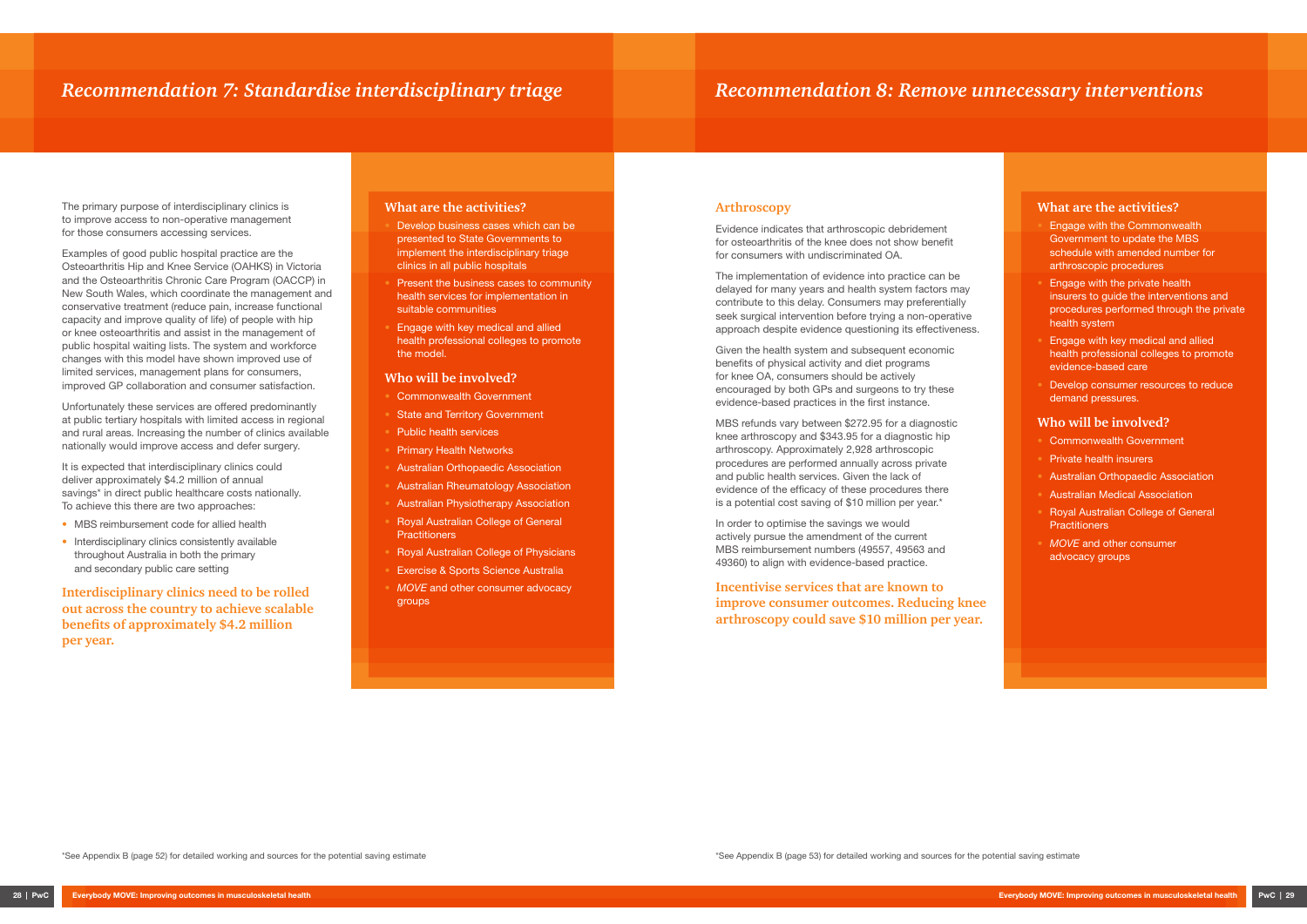According to the 2014-15 National Health Survey, 800,000 Australians have osteoporosis or osteopenia (OP) as per Figure 13. Most consumers are not diagnosed until a minimum trauma fracture occurs, therefore it is likely the actual number of Australians living with OP is significantly higher and cost saving of potential interventions may be understated.

While there have been advances in treatment options for osteoporosis and osteopenia, there still remains a high mortality rate following hip and other fragility fractures for older consumers. The benefits of a healthy diet and physical activity have been highlighted as a key area to prevent development of OP following peak bone mineral density in people's late teens and early 20's. The diagnosis of osteoporosis or osteopenia is either through screening radiology such as a dual-energy x-ray absorptiometry (DXA) scan or following a minimal trauma fracture, whereby screening takes place.

## **Key insights from literature scan and stakeholders**

- There are benefits from commencing treatment early through early screening for people at risk of developing osteoporosis or osteopenia
- Adherence to therapy is a key issue the majority of consumers cease therapy 12 months after commencement due to a range of factors including fear of developing side effects
- Fracture Liaison Services to reduce secondary fractures have been demonstrated to be cost-effective but they are not consistently available for consumers
- The evidence is unclear about the benefits of Calcium and Vitamin D supplementation and their appropriate place of therapy
- There are clear benefits from weight bearing exercise and activity in reducing the risk of developing osteoporosis/osteopenia and minimising falls risk
- There is underutilisation of risk screening tools.

nent and acture prevention in aged care facilities

Transition of consumer management to a primary care setting cluding GP resour

Vitamin D level creening programs

**Healthy lifestyle** programs (eg Girls programs <sub>(</sub>og c....<br>Make Your Move, Sporting Schools)

## **Million Recondary/Tertiary care**

#### *Figure 13: Summary of current osteoporosis and osteopenia management principles*

Fracture Liaison rvices (secondary cture prevention rdisciplinary tean as health car settings)

#### **Prevention**

Public health campaigns (eg Healthy Bones Action Week)

Self risk assessment tool (eq Know Your Bones calculator)

#### **Long-term opiate use**

\$589 million is spent annually on opiates for consumers with musculoskeletal conditions which could be doing them more harm than good.

The use of opiate analgesics for the treatment of acute musculoskeletal pain has been well established. However, there is limited evidence on the efficacy of long-term usage and in fact they may lead to more harm which would outweigh any potential benefits.

Figure 12 shows that long-term opiate use contributes to:

- Increased incidence of falls due to their sedative effects
- Increased confusion in older consumers and additive effects to other sedative medications
- Physical and psychological dependence



The cost implications of these side effects, particularly falls, with an ageing population could be considerable due to the direct healthcare costs from fractures related to minimal trauma falls.

Reducing the use of long-term opiates makes good clinical sense and will have positive flowon effects to the growing Pharmaceutical Benefits Scheme (PBS) expenditure.

A small percentage reduction in the prescribing of opiates through clearer long-term management strategies for consumers can have a measurable and sustained positive impact on PBS expenditure, on top of the avoided costs through reduced adverse events (such as falls leading to fractures) and associated acute healthcare costs.

**Reducing opiate usage by 2% can save avoidable adverse events as well as \$12 million in direct PBS expenditure annually.**

#### *Figure 12: Mapping opiate usage in musculoskeletal conditions*



Source: Pharmaceutical Benefits Scheme (Australian Government)

## *Recommendation 8: Remove unnecessary Osteoporosis and osteopenia interventions (Continued)*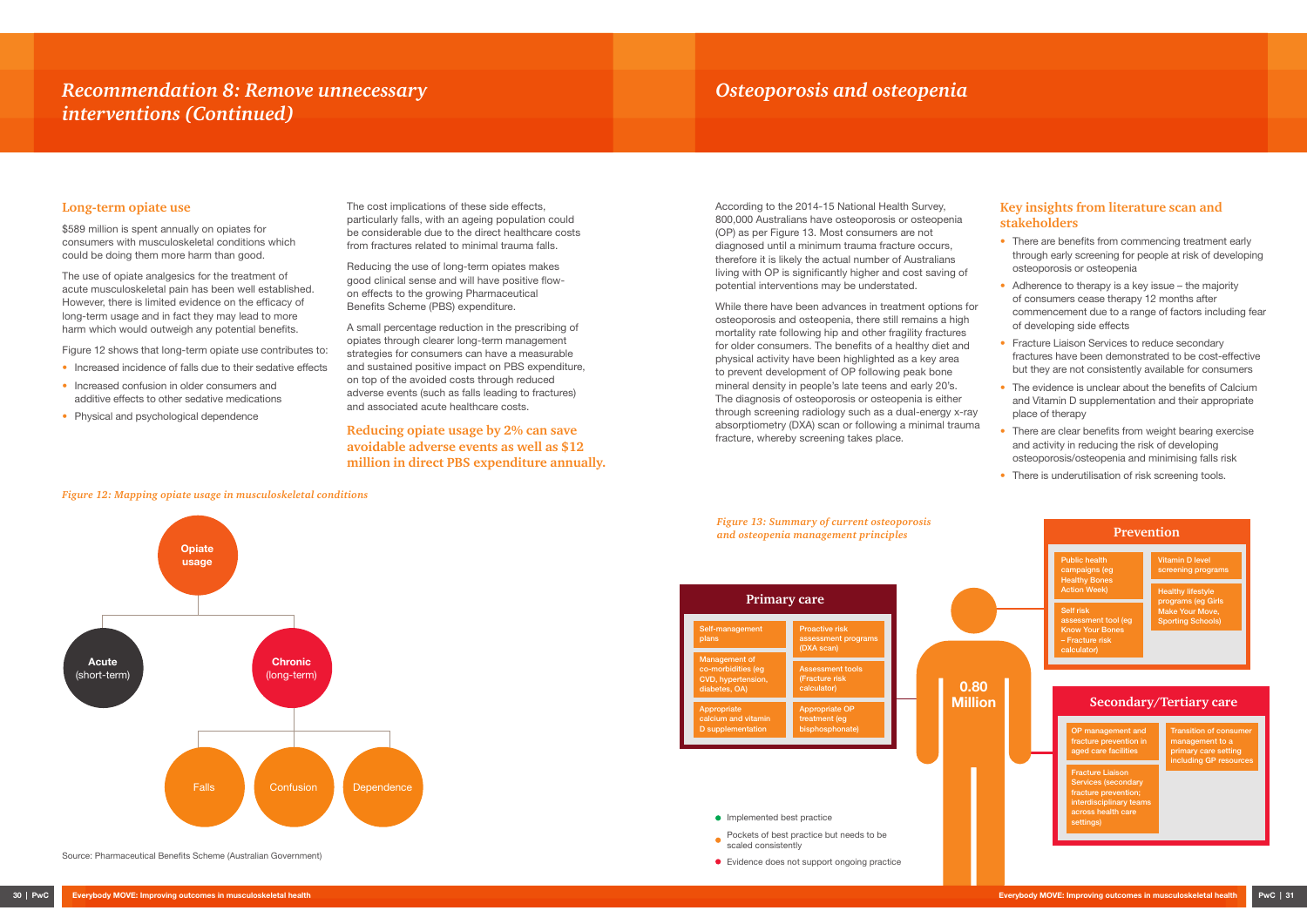# *Recommendation 10: Increase fracture liaison services*

Fracture Liaison Services have been demonstrated to be cost-effective in Australian health services. The service is an ambulatory outpatient service where consumers are referred following a minimal trauma initial fracture. These services are intended to appropriately screen consumers for a diagnosis of osteoporosis and commence the most appropriate treatment regimen for them.

There is an opportunity to create a consistent approach across all Australian public hospitals to have these services available. It has been reported that the refracture rate is 30% for all consumers and if this is applied to the total number of fractures, there are potentially 44,000 fractures annually that can be avoided and the associated direct health costs.

**If secondary fractures are able to be avoided, this could deliver \$24 million in direct healthcare cost savings annually. Including additional broader healthcare costs indicates that there is a considerably higher potential saving to the community.**

#### **What are the activities?**

• Allow MBS reimbursement for DXA screening for post-menopausal women between the ages of 65 and 70 years

- Engage with each of the State and Territory Government Health Departments to develop business cases for the establishment of the fracture liaison services
- Rollout the services to each major hospital
- Monitor the activity and performance of the services through periodic evaluations.

#### **Who will be involved?**

- State and Territory Health Departments
- Public heath services
- Key endocrinologists in each state and territory
- Royal Australian College of Physicians
- Royal Australian College of General Practitioners
- *• MOVE* and other consumer advocacy groups

Post-menopausal women are more at risk of developing osteoporosis and evidence indicates that performing a DXA scan from age 65 is a reliable diagnostic modality for osteoporosis. Early diagnosis and treatment is then able to prevent minimal trauma fractures in the age group 65-69 years, which is estimated to be 4,200 fractures annually.

By commencing appropriate treatment early for this population it is expected that we could prevent all of these fractures which would deliver \$20 million of net annual savings in direct healthcare costs. To achieve this:

**Initial estimates indicate that investing in earlier screening for this population could achieve annual direct benefits to the health system of \$20 million.**

## **What are the activities?**

- Engage with the Commonwealth Government to update the MBS schedule for DXA screening for post-menopausal women aged over 65 years
- Engage with key medical professional colleges to promote screening
- An awareness campaign for consumers.

#### **Who will be involved?**

- Commonwealth Government
- **Endocrinologists**
- Royal Australian College of General **Practitioners**
- Royal Australian College of Physicians
- Australian Rheumatology Association
- *• MOVE* and other consumer advocacy groups

## *Recommendation 9: Increase screening of post-menopausal women*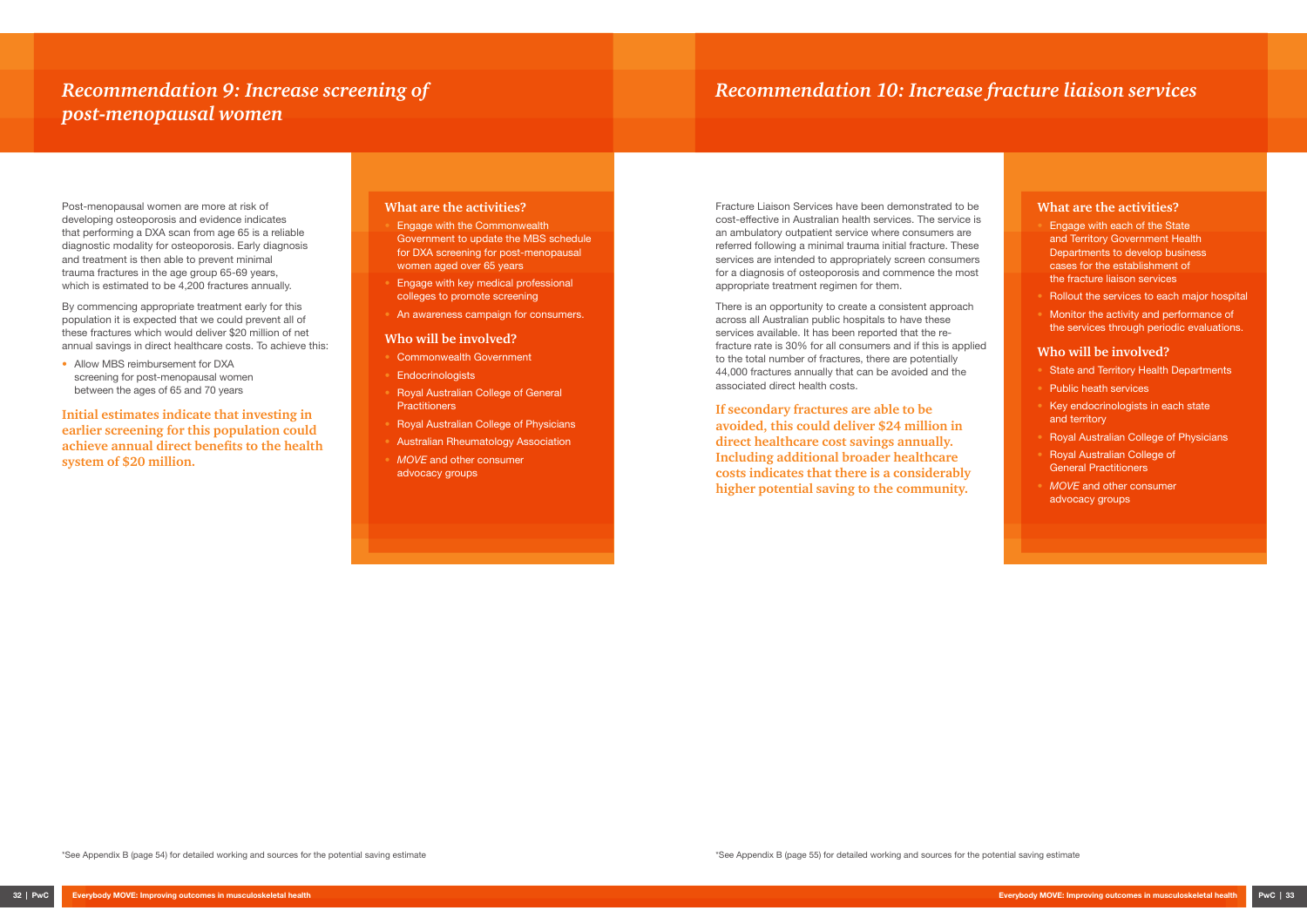The current PBS authority requirements for the biologic medications indicated for rheumatoid arthritis allow for the use of three different subsidised chemical entities. Biologic medications target specific components of the immune system rather than the broad effects of other more traditional medications.

For young consumers this may mean that they remain on one biologic beyond its useful life in order to preserve access to other subsidised agents into the future. Limited access may impact their quality of life and the outcomes they can achieve.

The intention is to work with the Commonwealth Government and pharmaceutical companies to update the PBS authority restrictions to reflect the anticipated treatment length for these consumers and clinical practice to optimise their outcomes.

The intent would be to expand access to biologics for consumers with moderate disease rather than treatment-resistant severe rheumatoid arthritis in order to optimise their quality of life.

## **Ensuring consumers have timely access to biologics has the potential to improve the quality of life for individuals.**

### **What are the activities?**

- Engaging with the Commonwealth Government and pharmaceutical companies to amend the maximum of three subsidised biologic agents for rheumatoid arthritis through the PBS so there is no cap
- Engaging with the Commonwealth Government and pharmaceutical companies to update the PBS authority requirements to include subsidy of biologics for moderate disease.

#### **Who will be involved?**

- Commonwealth Government
- Pharmaceutical companies with either established biologic agents or a pipeline which includes biologics for rheumatoid arthritis
- Medicines Australia
- Pharmacy Guild of Australia
- Australian Rheumatology Association
- *• MOVE* and other key consumer advocacy groups

#### *Figure 14: Summary of the current rheumatoid arthritis management principles*



- 
- Evidence does not support ongoing practice

Rheumatoid arthritis (RA) is estimated to affect 410,000 people in Australia and is the predominant inflammatory arthritis diagnosis, as shown in Figure 14. People are often diagnosed with rheumatoid arthritis in Australia from age 30 which means that optimising the management of this condition can have significant benefits for workforce participation and the broader economy.

Because of the disease process, most of the focus is on early diagnosis and access to novel targeted biologic medications that are becoming available in Australia. While the cost of these are higher relative to traditional pharmacological therapies such as methotrexate and leflunomide, their efficacy and side effect profiles make them a preferred option for consumers.

#### **Key insights from literature scan and stakeholders**

- Use of biologic medications in moderate disease can improve consumer outcomes
- There are delays to access specialist services through limited knowledge of primary practitioners to diagnose rheumatoid arthritis in younger consumers
- There are benefits to increasing activity and exercise levels in consumers diagnosed with rheumatoid arthritis
- Limited ability to prevent the development of rheumatoid arthritis so the focus is on early diagnosis, management and treatment
- There are reports from consumers that suggest they delay transition from one biologic agent to another because of the cap on PBS subsidisation.

# *Rheumatoid arthritis Recommendation 11: Enhance access to subsidised biologics*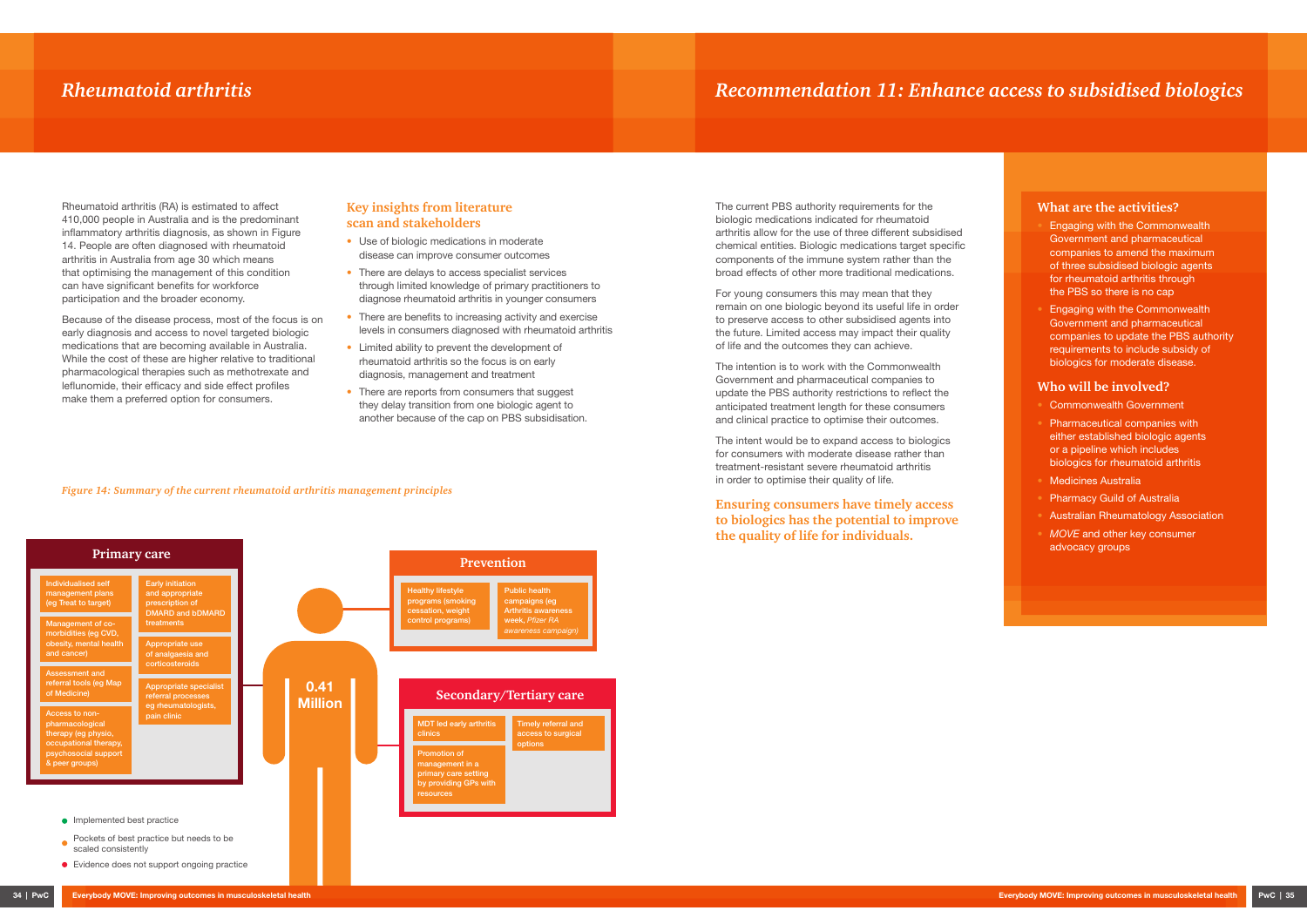## *Juvenile arthritis*

More children live with juvenile arthritis than with juvenile diabetes. It is estimated that approximately 4,600 children are living with juvenile arthritis in Australia in any given year. Juvenile arthritis impacts attendance and participation at school which then flows through to participation in the workforce and family life.

Parents may need to take time off work to attend appointments or care for an unwell child thereby impacting their productivity and workforce participation. Juvenile arthritis can have far reaching impacts on the broader economy. Consumers will be impacted by these conditions directly or indirectly for their entire lives. Management principles are outlined in Figure 15.

## **Key insights from literature scan and stakeholders**

- There is conflicting international evidence about the impact of juvenile arthritis on school attendance and the long-term impacts on workforce participation and employment. There is no Australian evidence on the long-term impacts of management which could be referenced
- The transition from adolescence to adulthood is difficult for these consumers as they need to transition service providers and there is not a consistent level of access to supports (particularly psychological supports) to assist in the transition
- Treatment guidelines are moving towards a 'treat to target' philosophy rather than the traditional treatment and management plan
- There are benefits from early diagnosis and access to specialist treatment services.

*Figure 15: Summary of the current juvenile arthritis management principles*



We need to increase awareness amongst clinicians to improve diagnosis. Increased awareness would be achieved through new education and curriculum modules directed towards medical undergraduates and GP trainees and continuing professional development modules for current registered GPs. The purpose would be to increase their understanding and capability to diagnose and refer to specialist services.

Through appropriate and timely referrals to specialist services and the increased capability within primary care, it is not anticipated that there would need to be an increase in the capacity of the system. Rather, we would likely see more activities to manage consumers' conditions in the primary care setting which would release capacity within the specialist services to manage demand for reviews.

Increasing the skills of the primary care clinicians to manage consumers with rheumatoid arthritis, there will likely be an improvement in the consumer experience when accessing these services. As they are able to receive the care in the community rather than relying on specialist services, this will mean that there will be a reduced impact on their lives through the condition.

## **Oversight of treatment by specialists through early diagnosis contributes to optimising outcomes for consumers.**

## *Recommendation 12: Faster referral to specialist services*

## **What are the activities?**

- Development of the specific content for the education and curriculum modules for undergraduate training
- Development of education and curriculum module for GP trainees and ongoing continuing professional development modules
- Increased awareness of primary care clinicians eg physiotherapists and practice nurses.

#### **Who will be involved?**

- Royal Australian College of General **Practitioners**
- Royal Australian College of Physicians
- Pharmacy Guild of Australia
- Australian Rheumatology Association
- Universities to develop the undergraduate curriculum modules
- *• MOVE* and other consumer advocacy groups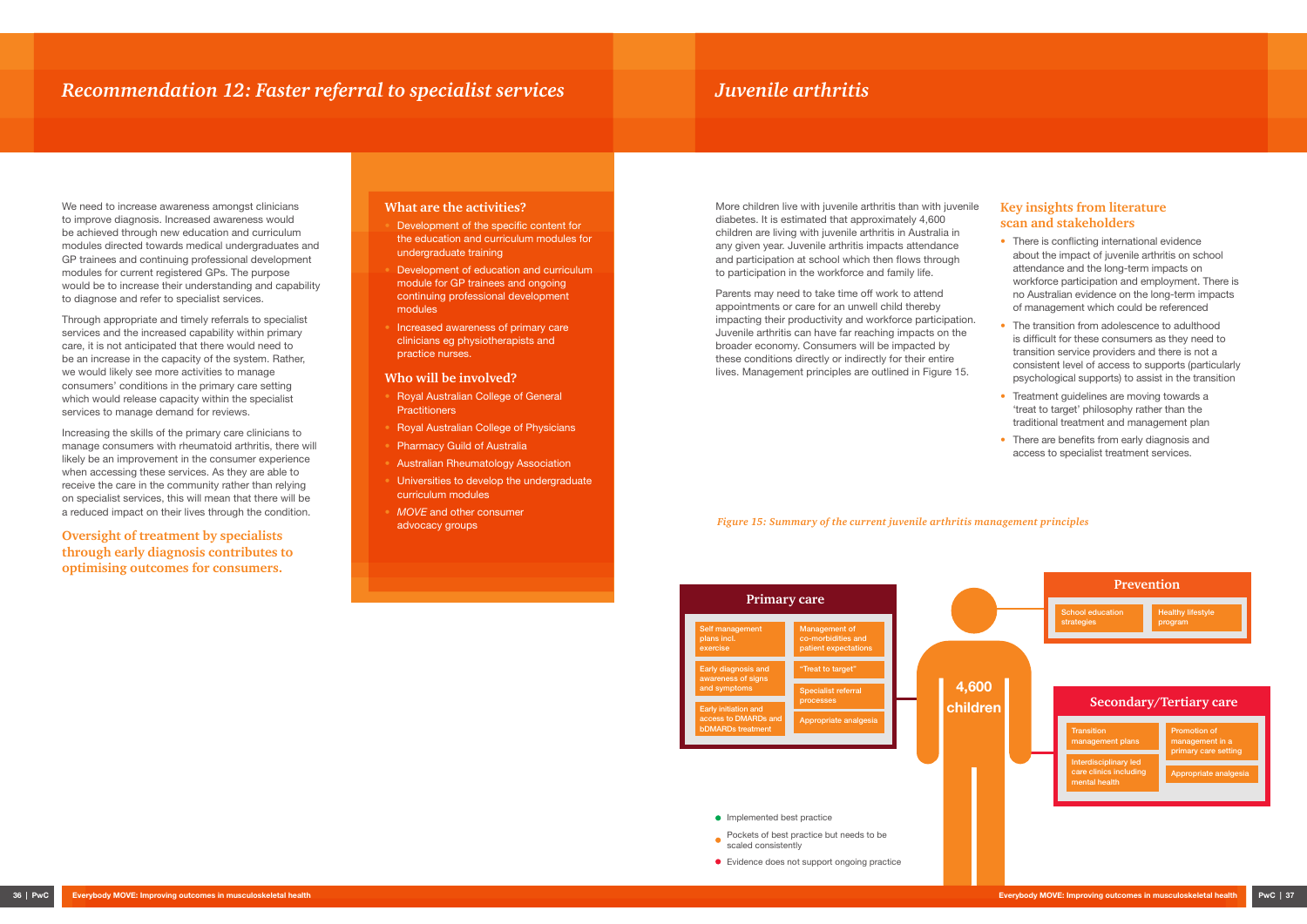## *Recommendation 14: Longitudinal research into outcomes*

There are limited data sources available on the longitudinal impacts of juvenile arthritis on school and workforce participation over the long-term. While there are studies and evidence available from international experience, it is unclear how applicable this is in the Australian context given the differing education and health systems.

There is a need for all stakeholders to collaborate to increase the body of knowledge locally on the long term impacts of juvenile arthritis. This knowledge can then be used to inform care and associated services. This will require input from consumers, carers, universities, researchers, clinicians, health services, schools, teachers and employers to bring a complete picture of how best to optimise outcomes.

**Enhancing the evidence base of the long-term impact of juvenile arthritis will allow for better design of services to optimise outcomes for individuals.**

#### **What are the activities?**

- Identification of the appropriate longitudinal study design
- Access to long-term funding sources to support the research and to understand outcomes.

### **Who will be involved?**

- Young people living with juvenile arthritis
- Key opinion leaders in juvenile arthritis
- Health services and schools
- Parents and carers
- Universities and research institutions (for example Australian Arthritis & Autoimmune Biobank Collaborative)
- Commonwealth Government
- **State and Territory Governments**
- *• MOVE,* other consumer advocacy groups and peer support groups
- Young people with juvenile arthritis
- Key opinion leaders in juvenile arthritis
- Public health services
- Commonwealth Government
- **State and Territory Governments**
- *• MOVE,* other consumer advocacy groups and peer support groups

The transition of consumers from child to adult services has been identified as a critical and daunting time for consumers. They see a transition in their management team, with whom they have built a strong relationship over many years. In conjunction with the normal issues for adolescents, changes to their care team can result in considerable stress and anxiety in preparing for the transition. The *My Health Record* is one platform that has been identified as a possible enabler of transition management.

There are limited supports currently to assist in the transition for these consumers. Psychological support and whole of life support have been identified as particular areas of need.

Juvenile arthritis transition programs similar to other chronic juvenile conditions (such as diabetes) need to be developed. The aim of this would be to help young adults connect to services and maintain their health as they progress education, careers and relationships.

**Increasing the suite of transition services, particularly psychological support, can assist in the smooth transfer of adolescent consumers to adult services.**

## *Recommendation 13: Improve the transition to adult services*

#### **What are the activities?**

- Develop transition supports for adolescent consumers
- Increased access to services through subsidised services linked to health services
- Increase utilisation of the *My Health Record* with complete histories including imaging etc.

#### **Who will be involved?**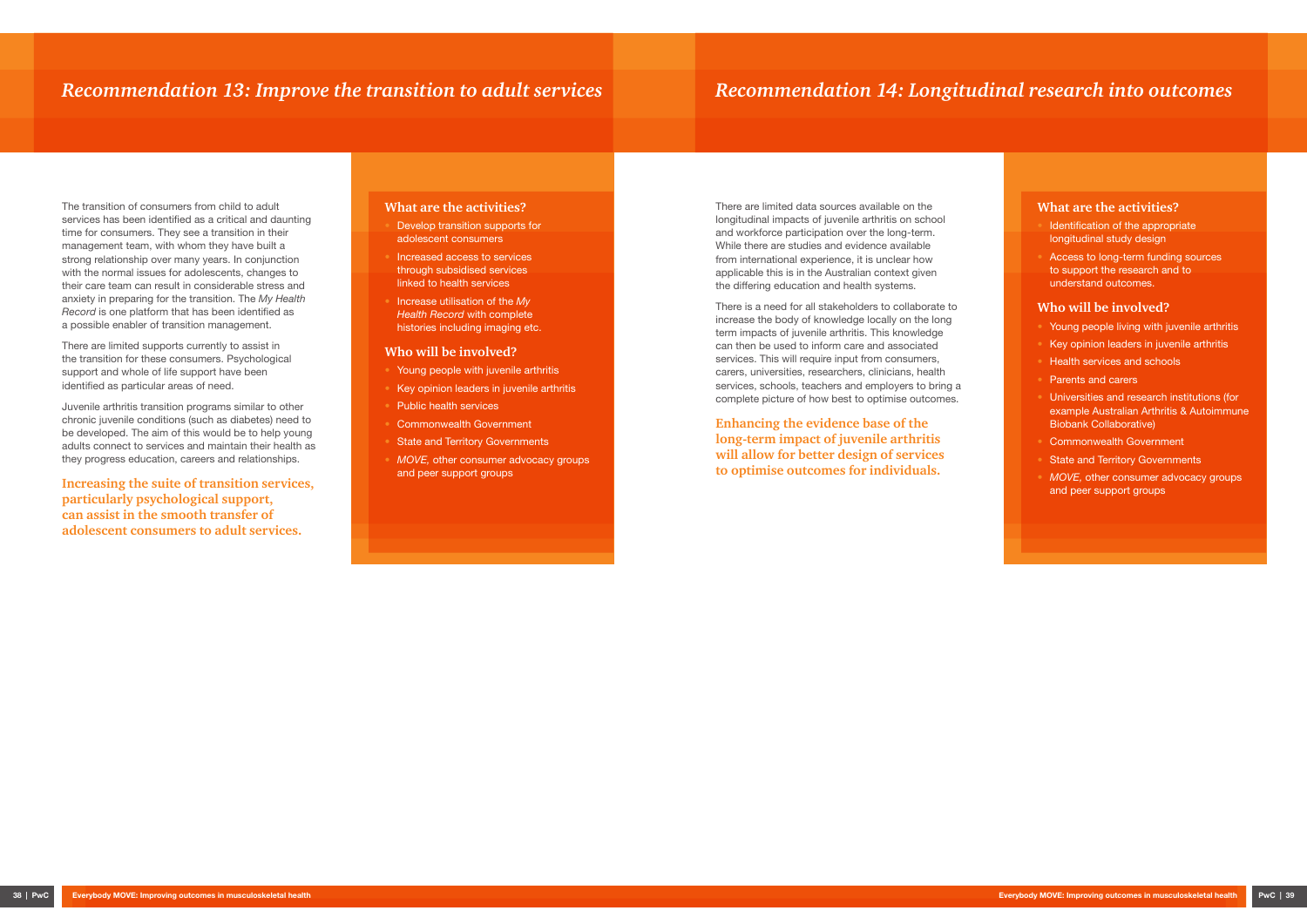# *Summary of recommendations*

| <b>Application</b>             | Recommendation                                    | <b>Description</b>                                                                                                                                                                                        |  |  |
|--------------------------------|---------------------------------------------------|-----------------------------------------------------------------------------------------------------------------------------------------------------------------------------------------------------------|--|--|
|                                | 1. Fund only what works                           | Create alternative funding streams for allied health<br>clinicians to provide subsidised services to consumers,<br>either through the Medicare Benefits Scheme (MBS)<br>or Primary Health Networks (PHNs) |  |  |
| System wide                    | 2. Increase awareness and capability              | Use education modules and curriculum for<br>undergraduate and postgraduate clinicians and<br>enhance information available to consumers                                                                   |  |  |
|                                | 3. Update approach to delivery<br>of care         | Enhance the use of interdisciplinary teams, increase<br>exercise through inclusion as a 'vital sign' and make<br>movement part of health checks for those aged over<br>50 years                           |  |  |
|                                | 4. Reduce unnecessary<br>radiology imaging        | Create disincentives for use of imaging that does not<br>lead to changes in clinical outcomes, particularly from<br>primary care providers                                                                |  |  |
| Chronic back pain              | 5. Increase use of<br>interdisciplinary teams     | Use more allied health resources to manage referral<br>demand for specialist clinics and optimise non-surgical<br>management where clinically appropriate                                                 |  |  |
|                                | 6. Movement as first line therapy                 | Increase clinicians' awareness of strengthening<br>exercises as a first line therapy                                                                                                                      |  |  |
| Osteoarthritis                 | 7. Standardise interdisciplinary triage           | Use more allied health clinicians to triage referrals to<br>specialist orthopaedic services for joint replacements                                                                                        |  |  |
|                                | 8. Remove unnecessary interventions               | Restrict subsidisation of procedures that are not<br>founded in evidence or do not improve outcomes, for<br>example knee arthroscopies and long term opiate use                                           |  |  |
|                                | 9. Increase screening of<br>post-menopausal women | Lower the age of subsidised bone mineral density<br>testing for post-menopausal women to 65 years                                                                                                         |  |  |
| Osteoporosis and<br>osteopenia | 10. Increase fracture liaison services            | More consistent access to fracture liaison services<br>in all public hospitals to reduce second fractures for<br>people with minimal trauma fractures                                                     |  |  |
| Rheumatoid arthritis           | 11. Enhance access to<br>subsidised biologics     | Remove restriction on the maximum number of<br>subsidised biologics a consumer can access through<br>the PBS                                                                                              |  |  |
|                                | 12. Faster referral to specialist<br>services     | Increase awareness of rheumatoid arthritis in primary<br>practitioners so that consumers are referred to<br>specialist services faster                                                                    |  |  |
| Juvenile arthritis             | 13. Improve transition to<br>adult services       | Increase the range of services available, particularly<br>psychological supports, to consumers who are<br>transitioning from child to adult services                                                      |  |  |
|                                | 14. Longitudinal research<br>into outcomes        | Increase the body of knowledge on outcomes<br>achieved by Australians with juvenile arthritis                                                                                                             |  |  |

# *Next steps*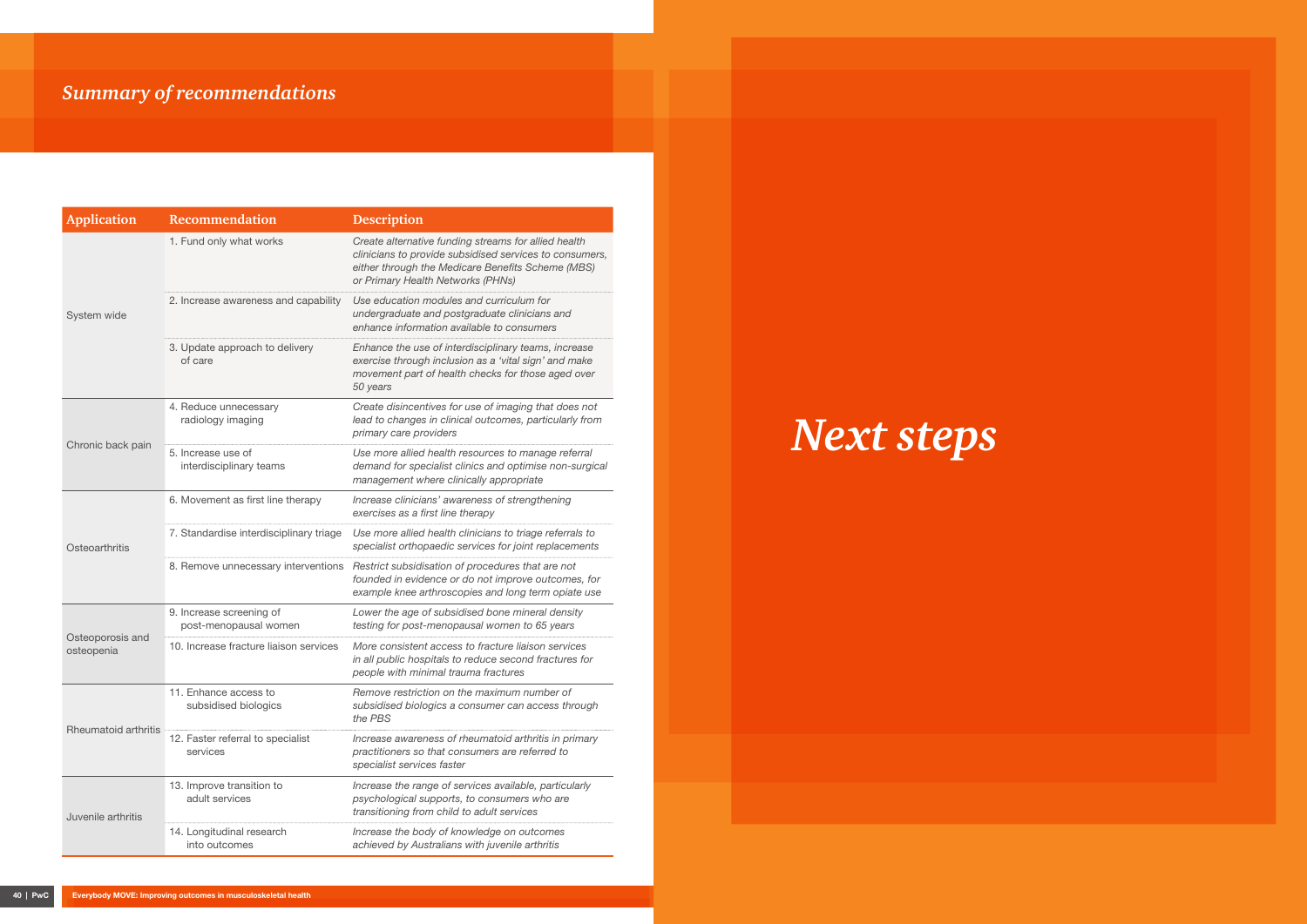| <b>Application</b>      | Recommendation                                       | Consumers                 | Medical colleges | Nursing colleges | organisations<br><b>Allied</b> health | C'wealth government | <b>Key clinicians</b> | Universities | <b>Health services</b> | State and Territory<br>Governments | Local government | <b>PHNs</b> |
|-------------------------|------------------------------------------------------|---------------------------|------------------|------------------|---------------------------------------|---------------------|-----------------------|--------------|------------------------|------------------------------------|------------------|-------------|
|                         | 1. Fund only<br>what works                           | X                         |                  |                  |                                       | $\times$            | X                     |              |                        |                                    |                  | X           |
| System-wide             | 2. Increase awareness<br>and capability              | Χ                         | $\times$         | $\times$         | X                                     |                     | X                     | $\times$     | $\mathsf{X}$           |                                    |                  |             |
|                         | 3. Update approach to<br>delivery of care            | Χ                         |                  |                  |                                       |                     | X                     |              | X                      |                                    |                  |             |
| Chronic                 | 4. Reduce unnecessary<br>radiology imaging           | $\mathsf X$               |                  |                  |                                       |                     | X                     |              | $\times$               |                                    |                  |             |
| back pain               | 5. Increase use of<br>interdisciplinary teams        | Χ                         | $\times$         | X                | X                                     | X                   | X                     |              | $\mathsf X$            | $\times$                           |                  | X           |
|                         | 6. Movement as first<br>line therapy                 | X                         | X                | $\times$         | X                                     |                     | X                     |              | X                      |                                    |                  |             |
| Osteoarthritis          | 7. Standardise<br>interdisciplinary triage           | Χ                         |                  |                  |                                       |                     | $\sf X$               |              | $\times$               |                                    |                  | $\times$    |
|                         | 8. Remove unnecessary<br>interventions               | Χ                         | $\mathsf X$      |                  | X                                     | X                   | X                     |              | $\mathsf X$            | $\mathsf X$                        |                  |             |
|                         | 9. Increase screening<br>of post-menopausal<br>women | X                         | $\mathsf X$      |                  |                                       | X                   | X                     |              | X                      |                                    |                  |             |
| Osteoporosis            | 10. Increase fracture<br>liaison services            | $\boldsymbol{\mathsf{X}}$ | $\mathsf X$      |                  |                                       |                     | $\mathsf X$           |              | $\mathsf X$            | $\mathsf X$                        |                  |             |
| Rheumatoid<br>arthritis | 11. Enhance access to<br>subsidised biologics        | Χ                         |                  |                  |                                       | $\mathsf X$         | $\mathsf X$           |              |                        |                                    |                  |             |
|                         | 12. Faster referral to<br>specialist services        | $\mathsf X$               | X                |                  |                                       |                     | $\times$              |              | X                      | $\mathsf X$                        |                  |             |
| Juvenile arthritis      | 13. Improving transition<br>to adult services        | Χ                         | $\times$         |                  |                                       | $\mathsf X$         | $\times$              |              | $\mathsf X$            | $\mathsf X$                        |                  |             |
|                         | 14. Longitudinal research<br>into outcomes           | $\mathsf X$               | $\mathsf X$      |                  | X                                     |                     | X                     | $\mathsf X$  | X                      |                                    |                  |             |

## *There are many opportunities for collaboration to i i*e *die indity opportunities for conduction to*<br>*A roadmap for the future highlights several early wins*<br>improve consumer outcomes

which build towards achieving the ultimate goal of movement and evidence-based self-directed care. All stakeholders need to contribute to this journey so that outcomes for consumers and their individual quality of life is optimised.







• An agile health system, founded and funded in evidence and an evaluation culture, that can be tailored to individual consumer needs and desires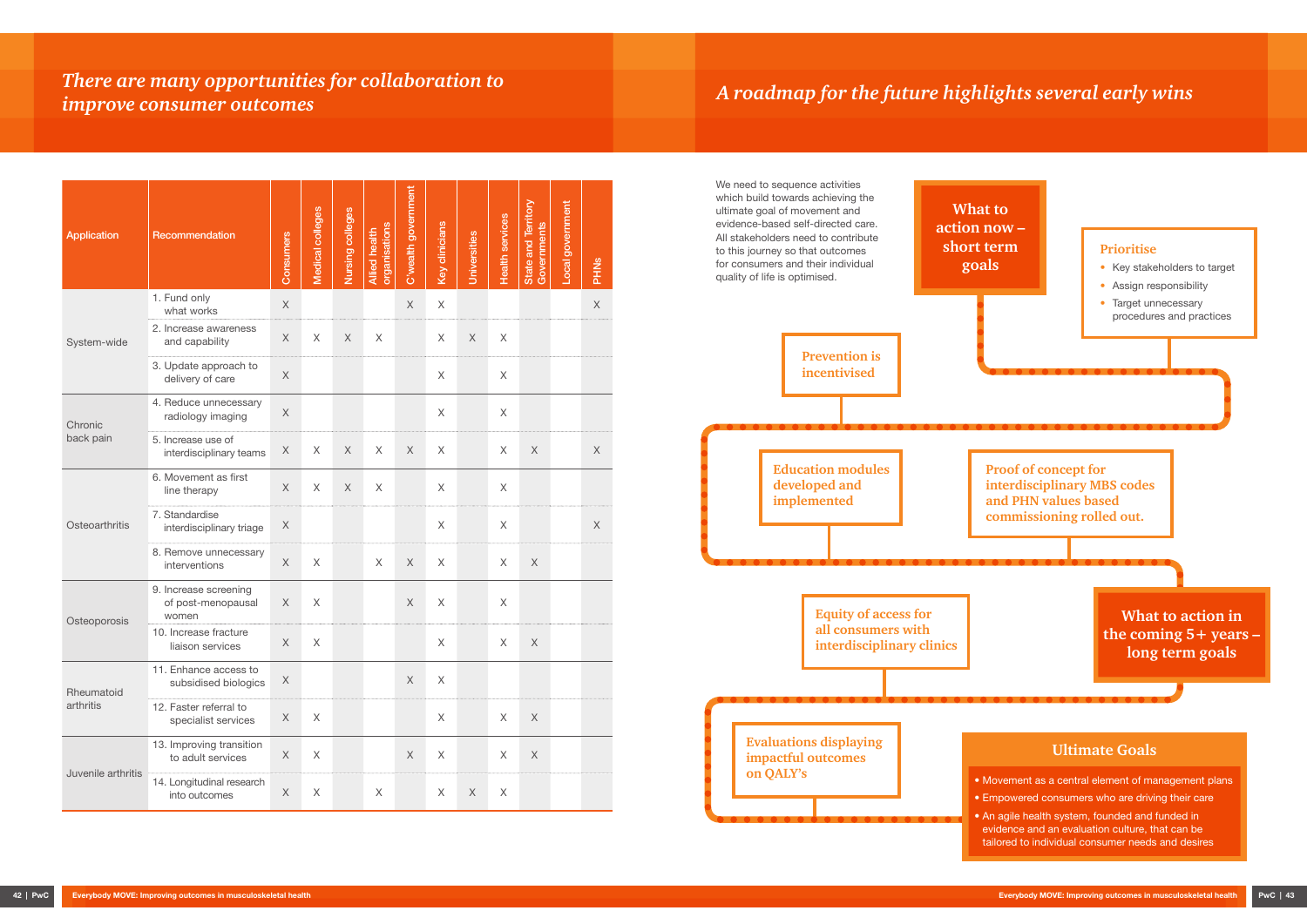| <b>Summary of the literature</b>                                                                                                                                                                                                                                                                                                                 | <b>Implications for</b><br>management principles                                                                                                                          |
|--------------------------------------------------------------------------------------------------------------------------------------------------------------------------------------------------------------------------------------------------------------------------------------------------------------------------------------------------|---------------------------------------------------------------------------------------------------------------------------------------------------------------------------|
| • Prevalence:~3.7 million Australians (16%) of the population. Estimated<br>that 70- 90% of people will live with lower back pain (LBP) in some<br>form at some point in their lives.                                                                                                                                                            | ~\$4.8 billion direct costs of<br>managing back pain, of which<br>~\$220 million was reimbursed by                                                                        |
| Evidence suggests early appropriate care of acute LBP may reduce<br>the number of people who develop chronic LBP post acute LBP<br>episode (48% at 3 months and 30% at 12 months). Acute LBP ideally<br>managed in primary care, using 3 triage classifications, where follow<br>up over time can be provided and self management supported in a | Medicare in 2013 for spinal imaging<br>(international guidelines state<br>imaging can be avoided).<br>By moving back pain management<br>to the primary care setting, need |
| 'wellness' model.<br>Key areas to address back pain management:                                                                                                                                                                                                                                                                                  | to ensure that there is consistency<br>of access (prevalence of disease,                                                                                                  |
| - Application of more appropriate clinical examination and stratified<br>primary care management (STarT Back tool and treatment pathways<br>matched to risk groups) and use of radiological imaging only when<br>necessary.                                                                                                                      | distribution of health workforce,<br>potentially preventable hospital<br>presentations, Category 4<br>and 5 Emergency Department<br>presentations).                       |
| Better use of analgesia/appropriate pain management reducing the<br>$\equiv$<br>use of opioid analgesics particularly in the long term.                                                                                                                                                                                                          | Harnessing eHealth technologies to                                                                                                                                        |
| - Enhance consumer education (use of online resources eg.<br>painHEALTH) on self-management and conversion of evidence into<br>practice.                                                                                                                                                                                                         | build capacity, data collection and<br>self-management.<br>Biopsychosocial models.                                                                                        |
| Education about chronic pain for care providers including health<br>$\equiv$<br>professionals, consumers, general public, policy makers, industry<br>(workplace) and insurers.                                                                                                                                                                   |                                                                                                                                                                           |
| - Improved risk stratification to personalise evidence-based care.                                                                                                                                                                                                                                                                               |                                                                                                                                                                           |
| - Multidisciplinary rehabilitation (physical, psychological, educational<br>and work related components).                                                                                                                                                                                                                                        |                                                                                                                                                                           |
| • Prevention: primary, secondary and tertiary defining where changes in<br>management along the consumer journey can reduce disability:                                                                                                                                                                                                          |                                                                                                                                                                           |
| - Health policy changes.                                                                                                                                                                                                                                                                                                                         |                                                                                                                                                                           |
| - Service delivery - provision of person centred management.                                                                                                                                                                                                                                                                                     |                                                                                                                                                                           |
| - Health outcomes and economic data.                                                                                                                                                                                                                                                                                                             |                                                                                                                                                                           |

## **Summary of the literature**

- Prevalence: 9% of Australians have osteoarthritis (OA) (approximately 2.1 million);  $29\%$  rise in total knee replace 31% rise in hip replacement surgery from 2005-06 to
- A paradigm shift in service design and delivery from chronic management focused to management throughout the consumer journey.
- Prevention: 1. Weight control; 2. Minimise joint injury; 3. Prevent occupational overuse.
- Early detection and diagnosis: 1. Evidence shows that imaging of joints for ongoing OA management in the al of condition change has limited value; suggest reducing unnecessary and inappropriate use of imaging; 2. Use innovative screening tool: telephone, internet-based to
- Early treatment:
- Enhance the support for self-management and nontreatments (provided by GPs, nurses, physiotherapis online programs) given the evidence of their effective
- Set individual treatment plan with a shared target de by both consumers and health professionals.
- Redesign clinical surgery pathway (GP physiothera orthopaedic surgeon) to reduce or delay joint replace surgery (evidence from OAHKS, OACCP models of
- Update eligibility criteria for joint replacement (emerging implicate the effectiveness of eligibility based on bot risk factors and clinical indicators; evidence on pred of consumers who may have worse outcomes from
- Limit the use of knee arthroscopy.

| <b>Implications for</b><br>management principles                                                                                             |
|----------------------------------------------------------------------------------------------------------------------------------------------|
| Consistent application of the<br>physiotherapy-led triage services<br>for total knee replacements (TKR)<br>and total hip replacements (THR). |
| Cessation of procedures<br>with poor evidence base.                                                                                          |
|                                                                                                                                              |
|                                                                                                                                              |
|                                                                                                                                              |
|                                                                                                                                              |
|                                                                                                                                              |

### **Chronic back pain Osteoarthritis**

# *Appendix A: Literature insights*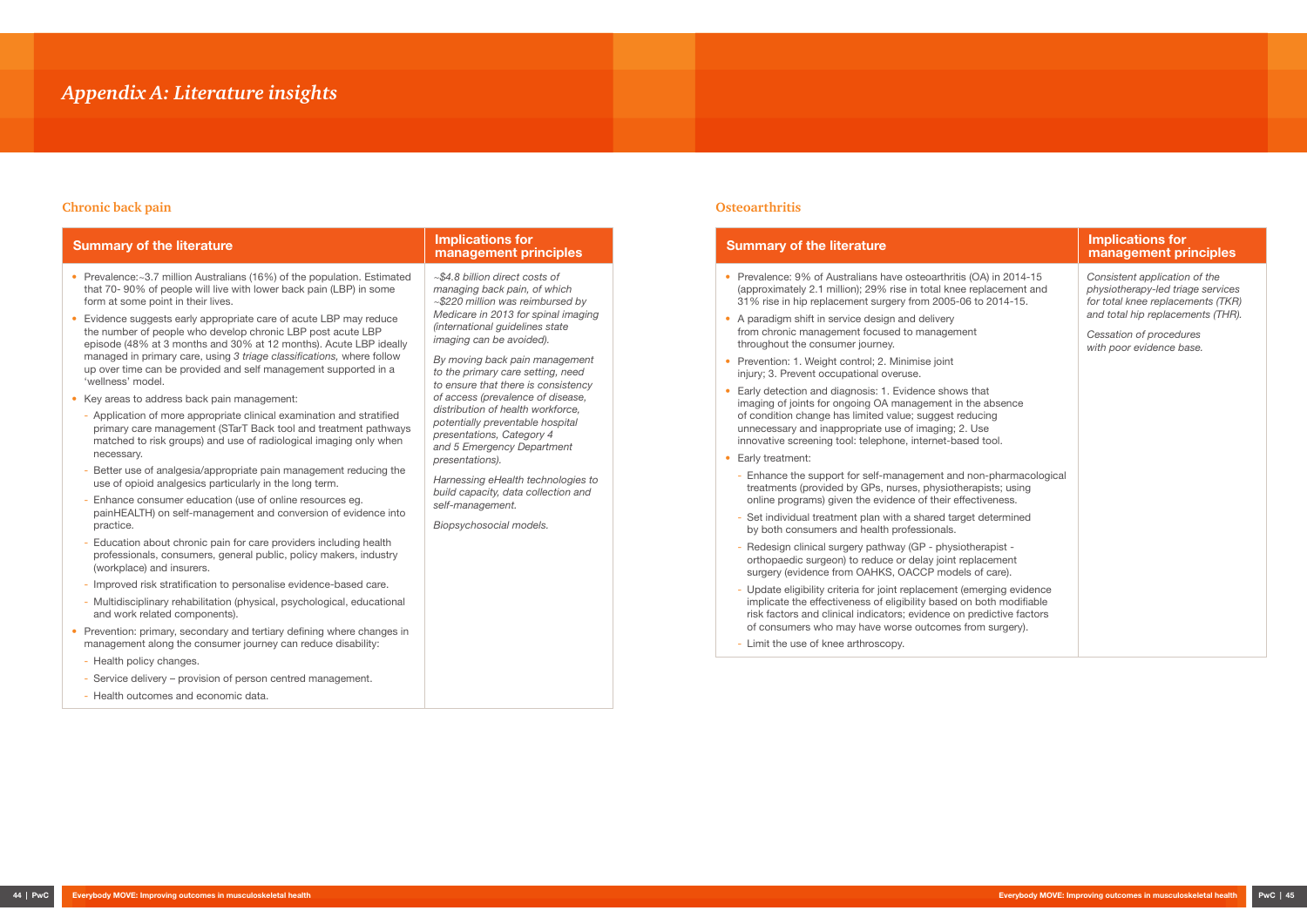| <b>Summary of the literature</b>                                                                                                                                                                                                                                                                                                                                                                                                                                                                                                           | <b>Implications for</b><br>management principles                                                                                                                                                    |
|--------------------------------------------------------------------------------------------------------------------------------------------------------------------------------------------------------------------------------------------------------------------------------------------------------------------------------------------------------------------------------------------------------------------------------------------------------------------------------------------------------------------------------------------|-----------------------------------------------------------------------------------------------------------------------------------------------------------------------------------------------------|
| • Prevalence: Osteoporosis Australia Burden if Disease estimates<br>that 4.74 million Australians, aged over 50 years have osteopenia or<br>osteoporosis of whom approximately 1.04 million have osteoporosis<br>and 3.70 million have osteopenia. In the 65-69 year age group<br>5.7% of men and 24% of women have osteoporosis. According<br>to the 2014-15 National Health Survey, 800,000 Australians have<br>osteoporosis or osteopenia (OP).<br>• Prevention:<br>- Emerging evidence of school education program (exercise and diet) | Introduction of vitamin D<br>supplementation in schools<br>for particular age groups.<br>National screening program<br>for specific population<br>groups (analogous to breast<br>cancer screening). |
| and vitamin D supplementation programs in adolescence (female<18<br>years; male<20 years);<br>- Self risk assessment tools; guidelines on exercise and diet; increase<br>awareness.                                                                                                                                                                                                                                                                                                                                                        |                                                                                                                                                                                                     |
| • Early diagnosis:                                                                                                                                                                                                                                                                                                                                                                                                                                                                                                                         |                                                                                                                                                                                                     |
| - Proactive risk assessment programs: (a) Incorporate fracture risk<br>assessment in health assessment checks; (b) Use fracture risk<br>calculators; (c) Expand dual energy x ray absorptiometry (DXA)<br>scan criteria;                                                                                                                                                                                                                                                                                                                   |                                                                                                                                                                                                     |
| - GP engagement programs.                                                                                                                                                                                                                                                                                                                                                                                                                                                                                                                  |                                                                                                                                                                                                     |
| • Refracture prevention:                                                                                                                                                                                                                                                                                                                                                                                                                                                                                                                   |                                                                                                                                                                                                     |
| - Extensive evidence on the effectiveness of applying a Fracture<br>Liaison Officer model of care;                                                                                                                                                                                                                                                                                                                                                                                                                                         |                                                                                                                                                                                                     |
| - Cost-effectiveness of supporting dental check-up for high-risk<br>groups prior to oral bisphosphonate treatment;                                                                                                                                                                                                                                                                                                                                                                                                                         |                                                                                                                                                                                                     |
| - Self-management resources, increase awareness of supporting<br>programs and services for people with osteoporosis.                                                                                                                                                                                                                                                                                                                                                                                                                       |                                                                                                                                                                                                     |

- Prevalence: 2% of Australians, approximately 0.41 million people in 2014-15.
- $\bullet$  Evidence emphasises the "window of opportunity" for arthritis (RA) treatment, correspondingly, recommendations focus on early diagnosis and early treatment.
- Prevention: 1. Smoking cessation; 2. Weight control.
- Early detection and diagnosis:
- Reduce delays in seeking medical attention: 1. Publi campaigns to increase awareness; 2. Community ca strategies.
- Reduce delays in GP referral: Increase implementati guidelines: 1. Education programs; 2. Handy assess 3. Internet-based tools and programs to assist mana referral.
- Reduce waiting list to rheumatologist assessment: E clinics, triage by rheumatology nurse, trained GP or professionals.
- Early treatment:
- Pharmacological treatment:
- o Evidence demonstrates the effectiveness of early disease-modifying anti-rheumatic drug (DMARD) RA subtypes, biological disease-modifying anti-rh (bDMARD).
- o Strategies: 1. Set individualised treatment plan (treat ongoing monitoring); 2. Update PBS eligibility crite DMARD and bDMARD; 3. Limit long-term use of no anti-inflammatory drugs, analgesics and corticoste Increase application of telehealth and outreach rhe services for rural and remote areas; 5. Management multidisciplinary clinic; nurse-led care.
- Self-management and non-pharmacological treatme
- Strategies: 1. Interventions to support self-manage Effectiveness of exercise, physical therapy, occupational therapy and psychosocial support.

|                                                                                           | <b>Implications for</b><br>management principles                             |
|-------------------------------------------------------------------------------------------|------------------------------------------------------------------------------|
| r rheumatoid<br>ations                                                                    | Early access to DMARDs and<br>bDMARDs to slow progression of<br>the disease. |
| lic health<br>ase-finding                                                                 |                                                                              |
| ion of clinical<br>sment tools;<br>agement and                                            |                                                                              |
| Early arthritis<br>allied health                                                          |                                                                              |
| initiation of<br>and, for certain<br>eumatic drug                                         |                                                                              |
| eat to target,<br>eria for<br>าon-steroidal<br>eroids; 4.<br>eumatology<br>nt: 'one-stop' |                                                                              |
| ent:<br>ement; 2.<br>ational therapy                                                      |                                                                              |

## **Osteoporosis Rheumatoid arthritis**

## **Summary of the literature**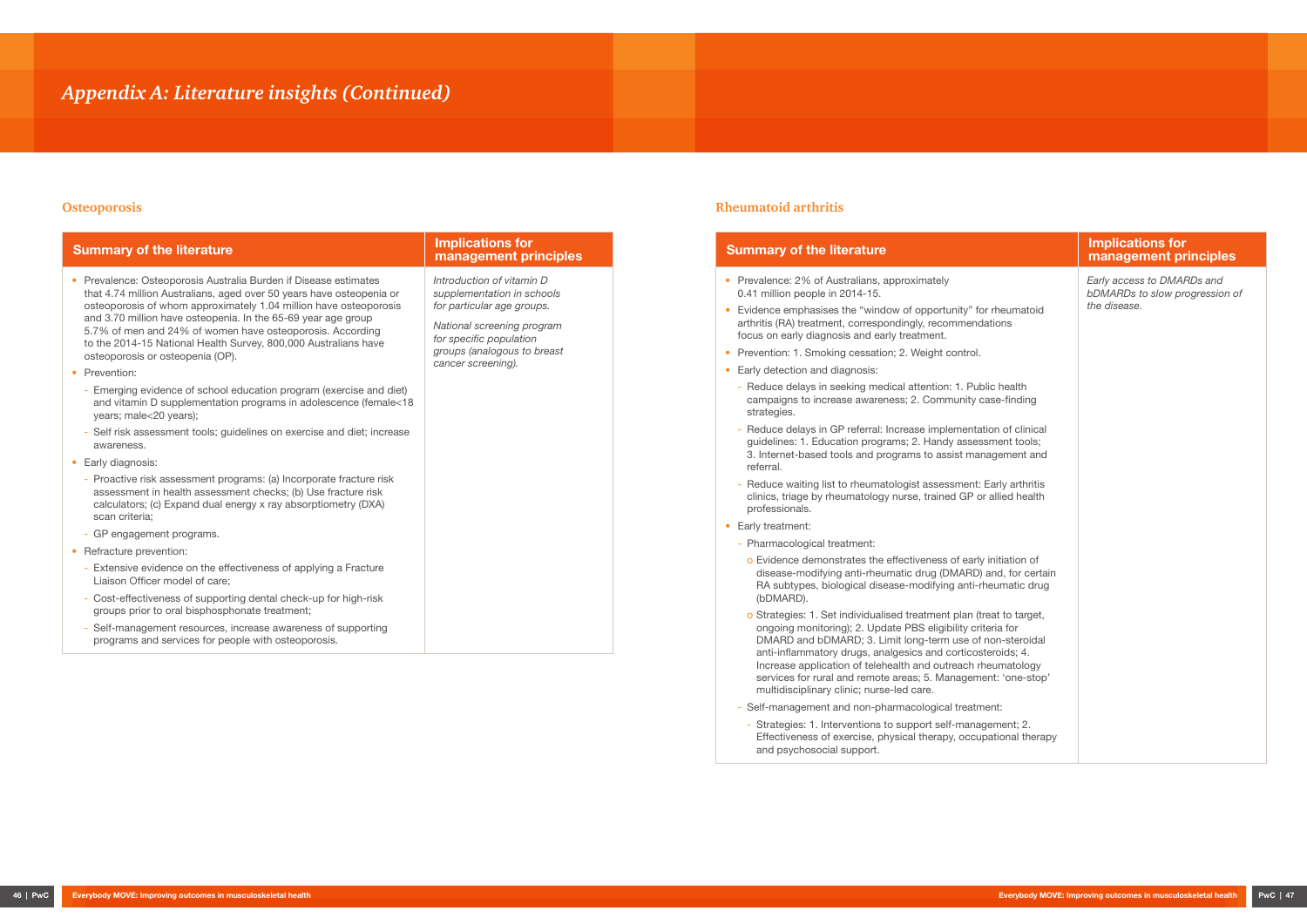| <b>Implications for</b><br><b>Summary of the literature</b><br>management principles                                                                                                                                                                                                                                                                                 |
|----------------------------------------------------------------------------------------------------------------------------------------------------------------------------------------------------------------------------------------------------------------------------------------------------------------------------------------------------------------------|
| • Current prevalence: 1 in 1,000 children (0.1%)<br>Early access to treatments<br>(4,600 children at any one time).<br>(DMARDs) for consumers.                                                                                                                                                                                                                       |
| • Benefits from early diagnosis and access to treatments (specifically<br>Facilitating access to supports and<br>DMARDS and bDMARDs). This is described as the "window of<br>aids to optimise outcomes.<br>opportunity" which for this consumer group can have long-term<br>Providing additional non-<br>impacts on their outcomes.<br>pharmacological interventions |
| • Some issues in timely access to specialist services - WA Health have<br>(especially psychological support).<br>developed alternative pathways for access.                                                                                                                                                                                                          |
| Emerging evidence of the importance of the transition of adolescent<br>consumers to adult services, particularly from a psychological<br>point of view.                                                                                                                                                                                                              |
| Emerging view of the concept of 'treat to target' or 'tight control'<br>strategies to guide therapy into the future. Previously, the end-points<br>of treatment have been relatively poorly defined. This is important<br>as it is difficult for these consumers to remain in remission without<br>continued use of medications.                                     |
| • The long-term benefits of exercise for these consumers is uncertain<br>though they are encouraged to swim and cycle to reduce the chances<br>of deconditioning which can impact the outcomes achieved by<br>individual consumers.                                                                                                                                  |
| Evidence from the USA indicates that there is no difference in the<br>educational and vocational outcomes for children with juvenile arthritis<br>compared to those without. Having said this there is evidence from the<br>UK and Bangladesh that children with a diagnosis of juvenile arthritis<br>do have a higher absentee rate from school.                    |



#### **Juvenile arthritis**

Input price for MBS



*Appendix B: Detailed modelling Chronic back pain: Reduce unnecessary radiology imaging (Recommendation 4)*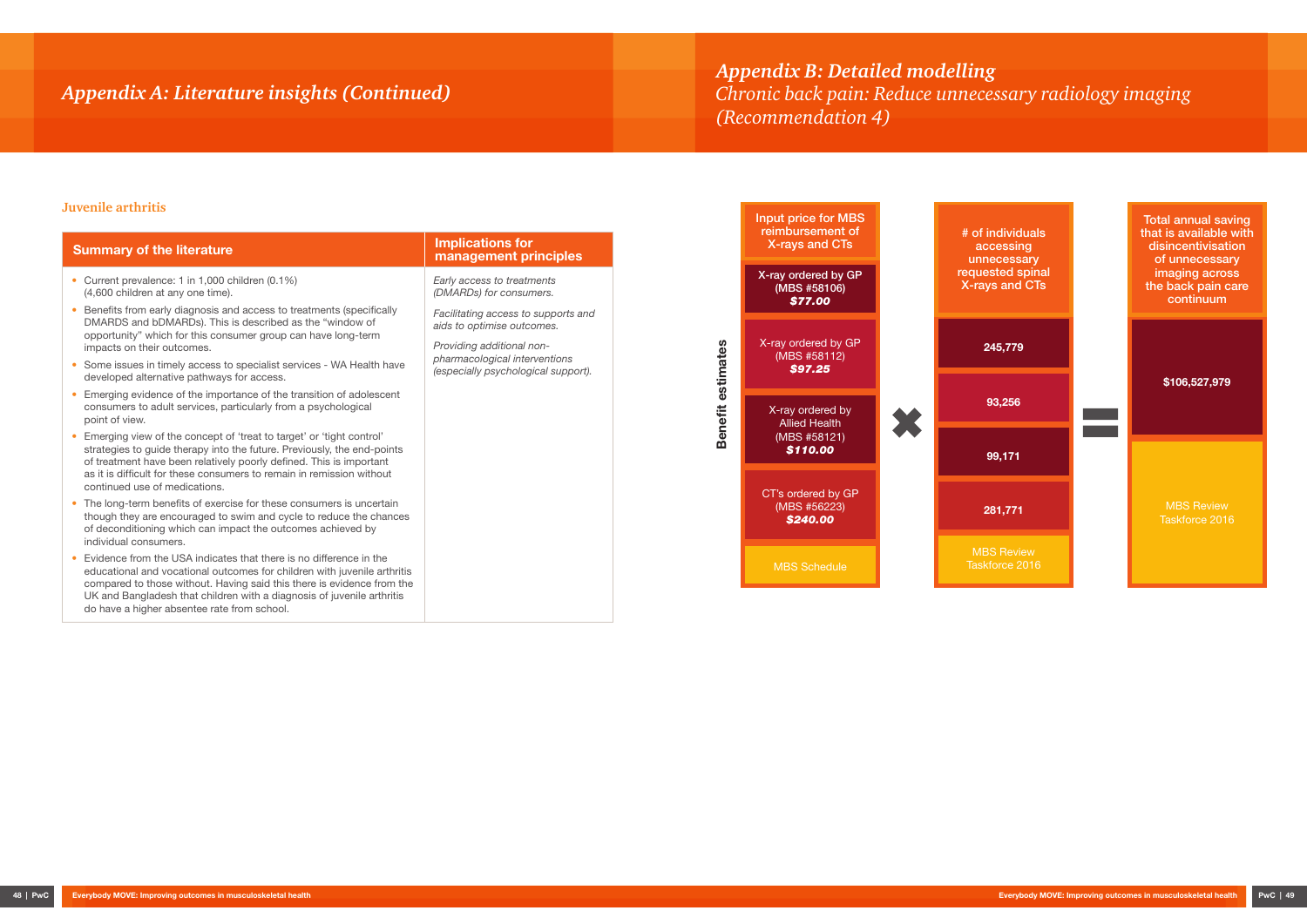## *Chronic back pain: Increase use of interdisciplinary teams (Recommendation 5)*



-----------------------------

*Osteoarthritis: Movement as first line therapy (Recommendation 6)*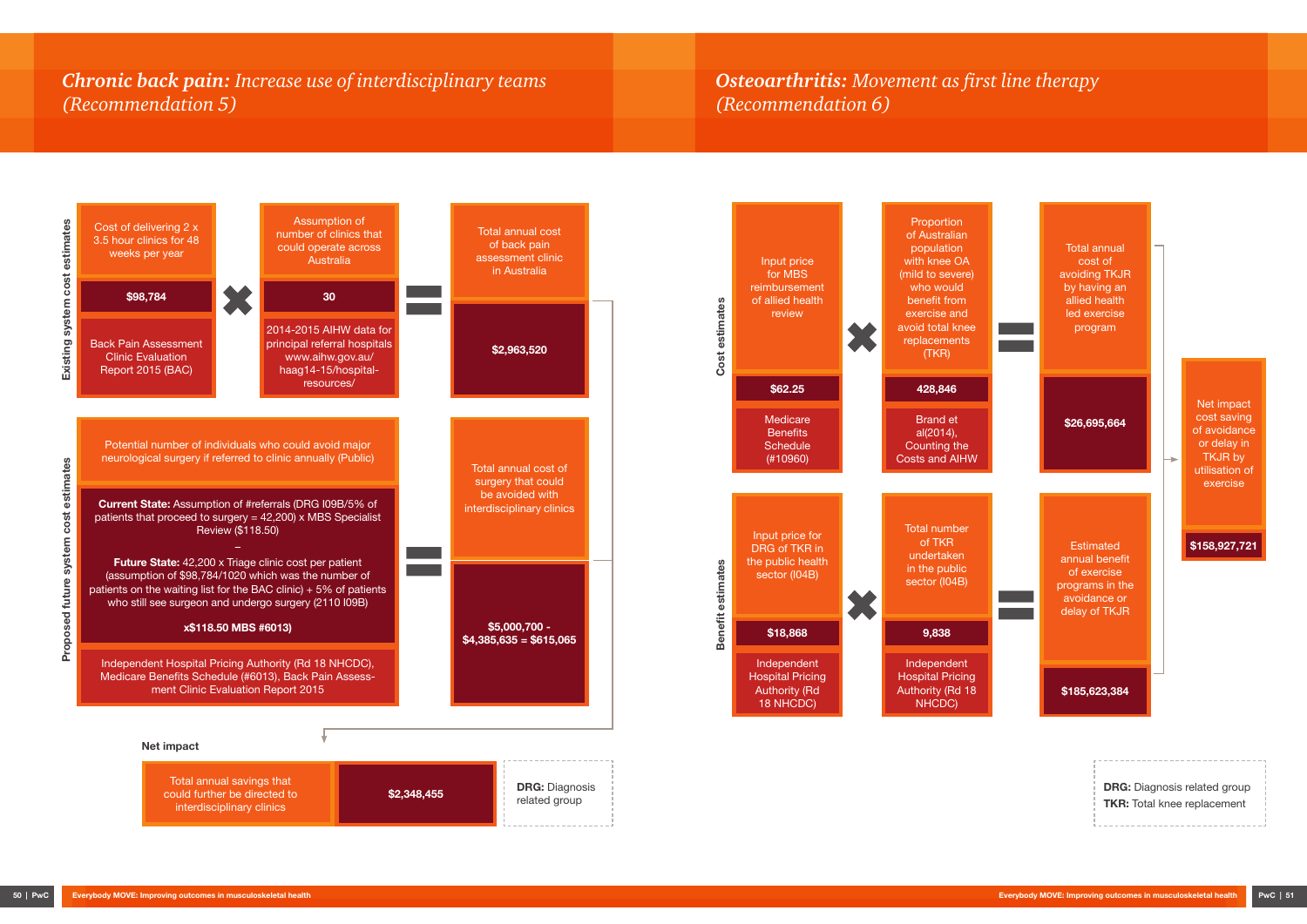## *Osteoarthritis: Standardise interdisciplinary triage (Recommendation 7)*

**TJR:** Total joint replacement **THR:** Total hip replacement **TKR:** Total knee replacement

------------------------



**DRG:** Diagnosis related group



*Osteoarthritis: Remove unnecessary interventions – knee arthroscopy (Recommendation 8)*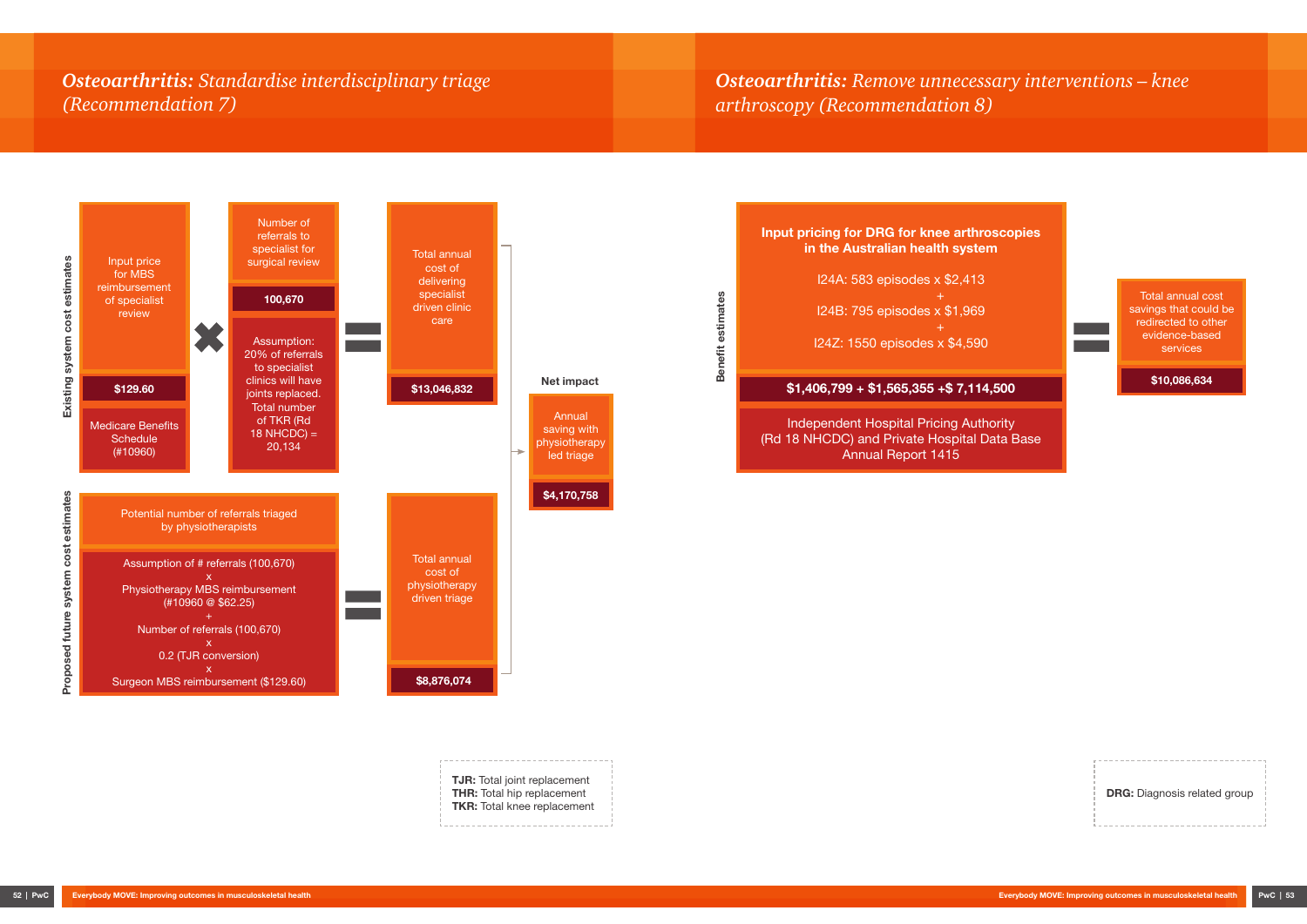## *Osteoporosis: Increase screening of post-menopausal women (Recommendation 9)*

*Osteoporosis: Increase fracture liaison services (Recommendation 10)*

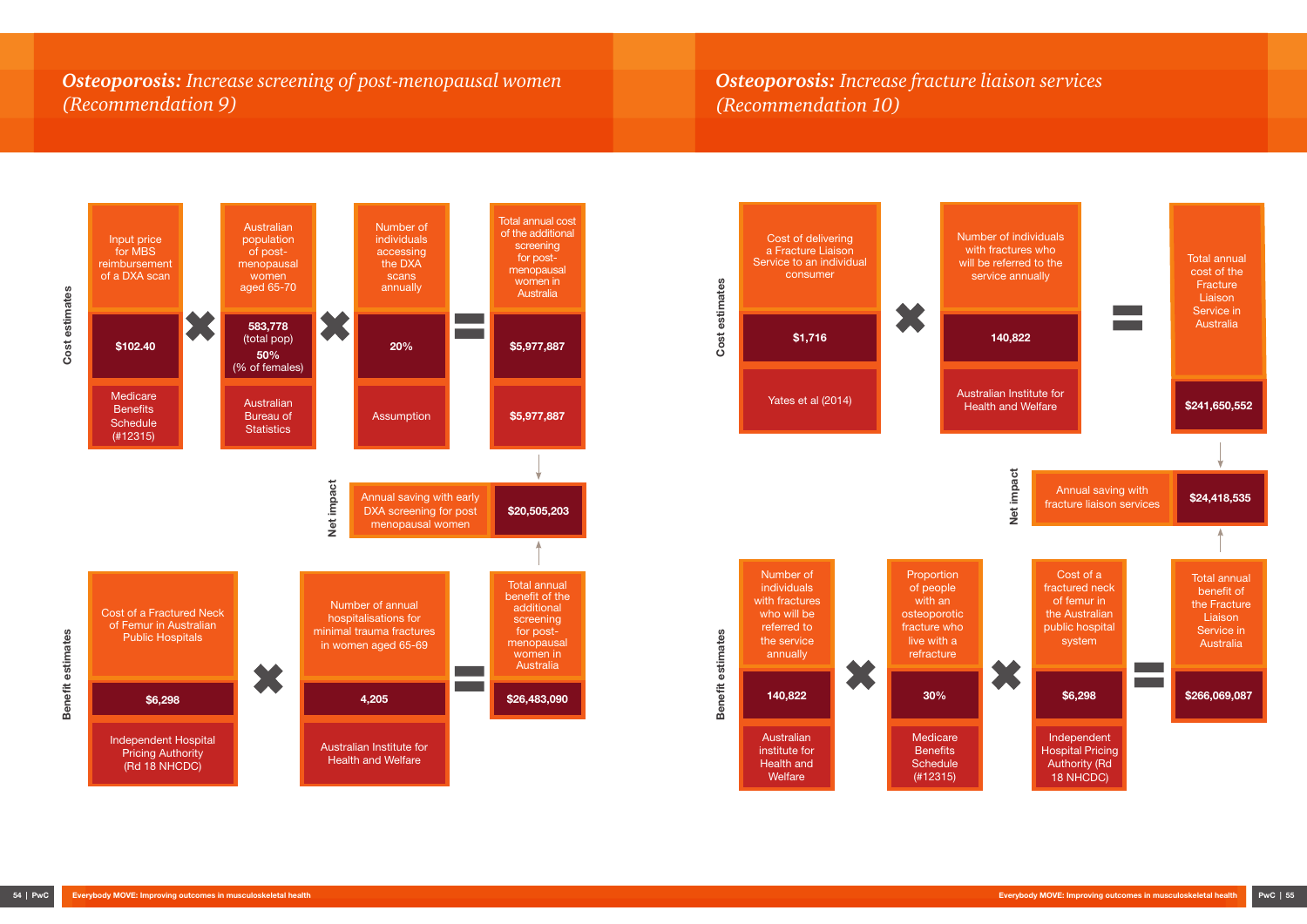# *Appendix C: Bibliography*

- 1. Arthritis and Osteoporosis Victoria. A problem worth solving. Arthritis and Osteoporosis Victoria, Elsternwick, Victoria. 2013.
- 2. Arthritis Australia. Counting the cost: Part 1 Healthcare costs. Sydney: Arthritis Australia. 2016.
- 3. Arthritis Australia. Time to Move: Juvenile idiopathic arthritis. Sydney: Arthritis Australia, 2014.
- 4. Arthritis Australia. Time to Move: Osteoarthritis. Sydney: Arthritis Australia. 2014.
- 5. Arthritis Australia. Time to Move: Rheumatoid arthritis. Sydney: Arthritis Australia. 2014.
- 6. Australian Bureau of Statistics (ABS). Australian Demographic Statistics, Sep 2016, ABS cat. no. 3101.0. 2017.
- 7. Australian Bureau of Statistics (ABS). National Healthy Survey: First Results 2014–15, ABS cat. no. 4364.0.55.001. 2015.
- 8. Australian Institute of Health and Welfare. National hospital morbidity database 2014-2015. Canberra: Australian Institute of Health and Welfare. 2015.
- 9. Australian Institute of Health and Welfare. Health-care expenditure on arthritis and other musculoskeletal conditions 2008-09. Canberra: Australian Institute of Health and Welfare. 2014.
- 10. Australian Orthopaedic Association. Position Statement for the Australian Knee Society on Arthroscopic Surgery of the Knee, including reference to the presence of Osteoarthritis or Degenerative Joint Disease. 2016. https:// www.aoa.org.au/docs/default-source/ subspecialties/aks-aoa-arthoscopy-positionstatement-final-oct-2016.pdf?sfvrsn=2
- 11. Australian Orthopaedic Association National Joint Replacement Registry. Annual Report. Adelaide: AOA. 2016.
- 12. Bartels EM, Juhl CB, Christensen R, Hagen KB, Danneskiold-Samsøe B, Dagfinrud H, Lund H. Aquatic exercise for the treatment of knee and hip osteoarthritis. The Cochrane Library. 2016 Jan.
- 13. Basedow M, Williams H, Shanahan EM, Runciman WB, Esterman A. Australian GP management of osteoarthritis following the release of the RACGP guideline for the non-surgical management of hip and knee osteoarthritis. BMC Research Notes. 2015 Oct 5;8(1):536.
- 14. Better Care Victoria. Rapid Access Musculoskeletal Care Business Case. Better Care Victoria. 2016.
- 15. Bouaddi I, Rostom S, El Badri D, Hassani A, Chkirate B, Amine B, Hajjaj-Hassouni N. Impact of juvenile idiopathic arthritis on schooling. BMC Pediatrics. 2013 Jan 7;13(1):2.
- 16. Brand CA, Harrison C, Tropea J, Hinman RS, Britt H, Bennell K. Management of osteoarthritis in general practice in Australia. Arthritis Care & Research. 2014 Apr 1;66(4):551-8.
- 17. Briggs AM, Chan M, Slater H. Models of Care for musculoskeletal health: Moving towards meaningful implementation and evaluation across conditions and care settings. Best Practice & Research Clinical Rheumatology. 2016 Jun 30;30(3):359-74.
- 18. Briggs AM, Sun W, Miller LJ, Geelhoed E, Huska A, Inderjeeth CA. Hospitalisations, admission costs and re-fracture risk related to osteoporosis in Western Australia are substantial: a 10 year review. Australian and New Zealand Journal of Public Health. 2015 Dec 1;39(6):557-62.
- 19. Briggs AM, Towler SC, Speerin R, March LM. Models of care for musculoskeletal health in Australia: now more than ever to drive evidence into health policy and practice. Australian Health Review. 2014 Sep 22;38(4):401-5.
- 20. Britt H, Miller GC, Henderson J, Bayram C, Harrison C, Valenti L, Pan Y, Charles J, Pollack AJ, Wong C, Gordon J. General practice activity in Australia 2015–16. General Practice Series no. 40. Sydney: Sydney University Press. 2016.
- 21. Brosseau L, Wells GA, Pugh AG, Smith CA, Rahman P, Àlvarez Gallardo IC, Toupin-April K, Loew L, De Angelis G, Cavallo S, Taki J. Ottawa Panel evidencebased clinical practice guidelines for therapeutic exercise in the management of hip osteoarthritis. Clinical Rehabilitation. 2016 Oct;30(10):935-46.
- 22. Brown GA. AAOS Clinical Practice Guideline: Treatment of Osteoarthritis of the Knee: Evidence Based Guideline. Journal of the American Academy of Orthopaedic Surgeons. 2013 Sep 1;21(9):577-9.
- 23. Buchbinder R, Richards B, Harris I. Knee osteoarthritis and role for surgical intervention: lessons learned from randomized clinical trials and population-based cohorts. Current Opinion in Rheumatology. 2014 Mar 1;26(2):138-44.
- 24. Chen JS, Simpson JM, Blyth FM, March LM. Managing osteoporosis with FRAX® in Australia: proposed new treatment thresholds from the 45&Up Study cohort. Bone. 2014 Dec 31;69:148-53.
- 25. Deloitte Access Economics. Osteoarthritis Chronic Care Program evaluation. NSW Agency for Clinical Innovation. 2014.
- 26. Department of Health, Western Australia. Inflammatory Arthritis Model of Care. Perth: Health Networks Branch, Department of Health, Western Australia. 2009.
- 27. Department of Health, Western Australia. Osteoporosis Model of Care. Perth: Health Networks Branch, Department of Health, Western Australia. 2011.
- 28. Department of Health, Western Australia. Service model for community-based musculoskeletal health in Western Australia. Perth: Health Strategy and Networks, Department of Health, Western Australia. 2013.
- 29. Department of Health. First Report from the Diagnostic Imaging Clinical Committee ‐ Low Back Pain. Canberra: Medicare Benefits Schedule Review Taskforce. 2016 Aug.
- 30. Dowsey MM, Gunn J, Choong PF. Selecting those to refer for joint replacement: who will likely benefit and who will not?. Best Practice & Research Clinical Rheumatology. 2014 Feb 28;28(1):157-71.
- 31. Duckett S, Breadon P, Romanes D, Fennessy P, Nolan J. Questionable care: Avoiding ineffective treatment. Melbourne, Vic: Grattan Institute. 2015 Aug.
- 32. Duque G, Lord SR, Mak J, Ganda K, Close JJ, Ebeling P, Papaioannou A, Inderjeeth CA. Treatment of osteoporosis in Australian residential aged care facilities: update on consensus recommendations for fracture prevention. Journal of the American Medical Directors Association. 2016 Sep 1;17(9):852-9.
- 33. Ebeling PR, Daly RM, Kerr DA, Kimlin MG. Building healthy bones throughout life: an evidence-informed strategy to prevent osteoporosis in Australia. Medical Journal of Australia. 2013 Feb 4;2:1-46.
- 34. Eisenberg DM, Buring JE, Hrbek AL, Davis RB, Connelly MT, Cherkin DC, Levy DB, Cunningham M, O'Connor B, Post DE. A model of integrative care for low-back pain. The Journal of Alternative and Complementary Medicine. 2012 Apr 1;18(4):354-62.
- 35. Eisman J, Ebeling P, Ewald D, Flicker L, Holborow B, Nash P, Sambrook P, Seibel M, Stenmark J, Winzenberg T, Herjandono J. Clinical guideline for the prevention and treatment of osteoporosis in postmenopausal women and older men. South Melbourne: Royal Australian College of General Practitioners. 2010:1-76.
- 36. Fernandes L, Hagen KB, Bijlsma JW, Andreassen O, Christensen P, Conaghan PG, Doherty M, Geenen R, Hammond A, Kjeken I, Lohmander LS. EULAR recommendations for the non-pharmacological core management of hip and knee osteoarthritis. Annals of the Rheumatic Diseases. 2013 Jul 1;72(7):1125-35.
- 37. Fransen M, McConnell S, Harmer AR, Van der Esch M, Simic M, Bennell KL. Exercise for osteoarthritis of the knee: a Cochrane systematic review. British Journal of Sports Medicine. 2015 Dec 1;49(24):1554-7.
- 38. Fransen M, McConnell S, Hernandez-Molina G, Reichenbach S. Exercise for osteoarthritis of the hip. The Cochrane Database of Systematic Reviews. 2014(4):Cd007912.
- 39. Fritz JM, Beneciuk JM, George SZ, Hill JC, Hay EM. Relationship Between Categorization With the STarT Back Screening Tool and Prognosis for People Receiving Physical Therapy for Low Back Pain/Invited Commentary/Author Response. Physical Therapy. 2011 May 1;91(5):722.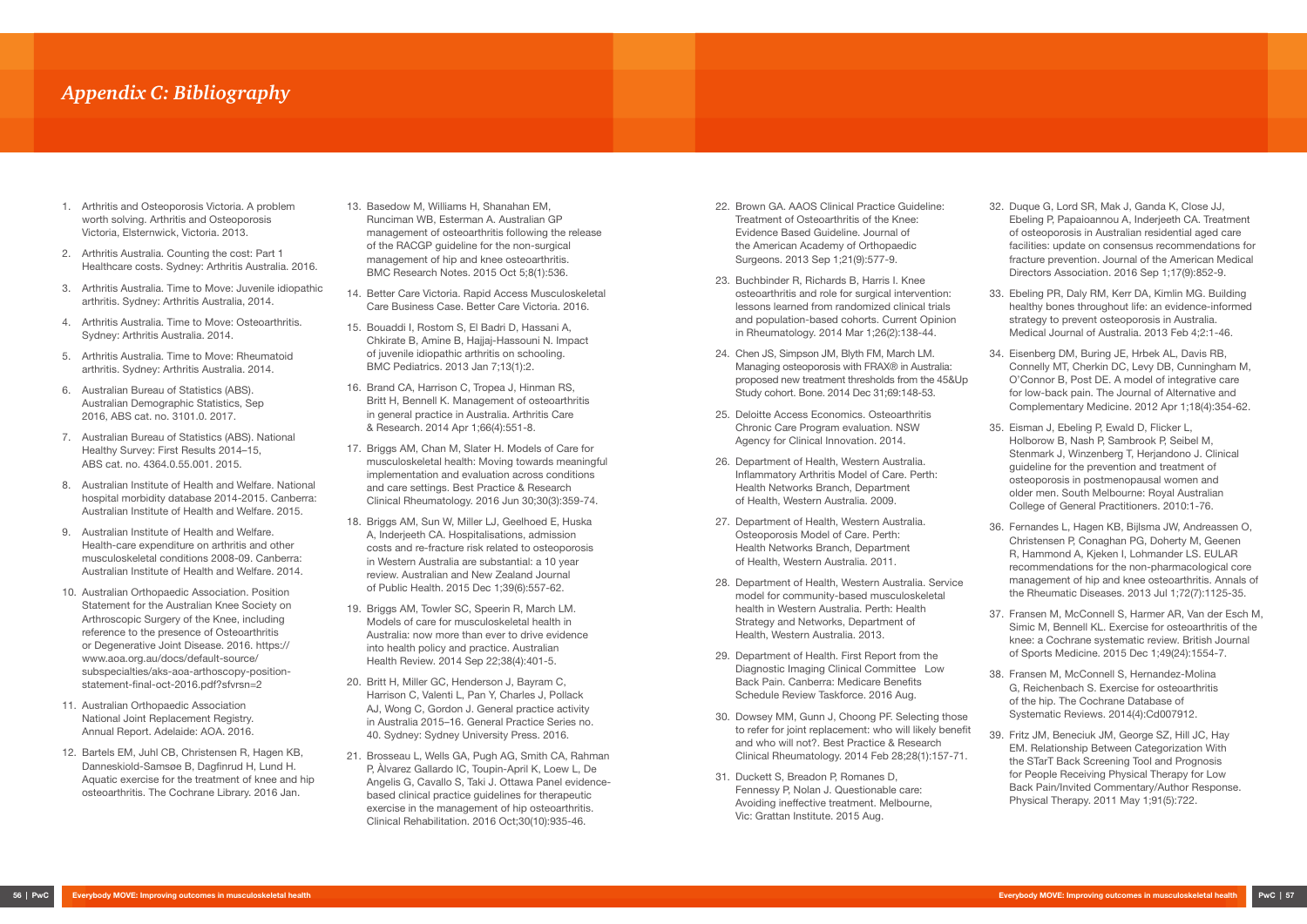- 40. Gerhardt CA, McGoron KD, Vannatta K, McNamara KA, Taylor J, Passo M, Noll RB. Educational and occupational outcomes among young adults with juvenile idiopathic arthritis. Arthritis Care & Research. 2008 Oct 15;59(10):1385-91.
- 41. Hamilton CJ, Swan VJ, Jamal SA. The effects of exercise and physical activity participation on bone mass and geometry in postmenopausal women: a systematic review of pQCT studies. Osteoporosis International. 2010 Jan 1;21(1):11-23.
- 42. Hinze C, Gohar F, Foell D. Management of juvenile idiopathic arthritis: hitting the target. Nature Reviews Rheumatology. 2015 May 1;11(5):290-300.
- 43. Hochberg MC, Altman RD, April KT, Benkhalti M, Guyatt G, McGowan J, et al. American College of Rheumatology 2012 recommendations for the use of nonpharmacologic and pharmacologic therapies in osteoarthritis of the hand, hip, and knee. Arthritis Care & Research. 2012;64(4):465-74.
- 44. Hoffmann TC, Del Mar CB, Strong J, Mai J. Patients' expectations of acute low back pain management: implications for evidence uptake. BMC Family Practice. 2013 Jan 8;14(1):7.
- 45. Hollinghurst S, Sharp D, Ballard K, Barnett J, Beattie A, Evans M, Lewith G, Middleton K, Oxford F, Webley F, Little P. Randomised controlled trial of Alexander technique lessons, exercise, and massage (ATEAM) for chronic and recurrent back pain: economic evaluation. British Medical Journal. 2008 Jan 1;337:a2656.
- 46. http://www.wslhd.health.nsw.gov.au/Departmentof-Diabetes-and-Endocrinology--Westmead-Hospital-/Outpatient-Services/Young-Audult-Diabetes-Transition-Support-Program
- 47. Independent Hospital Pricing Authority. National Hospital Cost Data Collection, Australian Public Hospitals Cost Report 2013-2014 Round 18. Independent Hospital Pricing Authority. 2016.
- 48. Katz JN, Brownlee SA, Jones MH. The role of arthroscopy in the management of knee osteoarthritis. Best Practice & Research Clinical Rheumatology. 2014 Feb 28;28(1):143-56.
- 49. Koes BW, van Tulder M, Lin CW, Macedo LG, McAuley J, Maher C. An updated overview of clinical guidelines for the management of nonspecific low back pain in primary care. European Spine Journal. 2010 Dec 1;19(12):2075-94.
- 50. Lamb SE, Williamson EM, Heine PJ, Adams J, Dosanjh S, Dritsaki M, Glover MJ, Lord J, McConkey C, Nichols V, Rahman A. Exercises to improve function of the rheumatoid hand (SARAH): a randomised controlled trial. The Lancet. 2015 Feb 6;385(9966):421-9.
- 51. Larsson I, Fridlund B, Arvidsson B, Teleman A, Svedberg P, Bergman S. A nurse-led rheumatology clinic versus rheumatologist-led clinic in monitoring of patients with chronic inflammatory arthritis undergoing biological therapy: a cost comparison study in a randomised controlled trial. BMC Musculoskeletal Disorders. 2015 Nov 16;16(1):354.
- 52. Main CJ, Sowden G, Hill JC, Watson PJ, Hay EM. Integrating physical and psychological approaches to treatment in low back pain: the development and content of the STarT Back trial's 'high-risk' intervention (StarT Back; ISRCTN 37113406). Physiotherapy. 2012 Jun 30;98(2):110-6.
- 53. Marsh JD, Birmingham TB, Giffin JR, Isaranuwatchai W, Hoch JS, Feagan BG, Litchfield R, Willits K, Fowler P. Cost-effectiveness analysis of arthroscopic surgery compared with non-operative management for osteoarthritis of the knee. British Medical Journal open. 2016 Jan 1;6(1):e009949.
- 54. Mitchell P, Åkesson K, Chandran M, Cooper C, Ganda K, Schneider M. Implementation of Models of Care for secondary osteoporotic fracture prevention and orthogeriatric Models of Care for osteoporotic hip fracture. Best Practice & Research Clinical Rheumatology. 2016 Jun 30;30(3):536-58.
- 55. Nakayama A, Major G, Holliday E, Attia J, Bogduk N. Evidence of effectiveness of a fracture liaison service to reduce the re-fracture rate. Osteoporosis International. 2016 Mar 1;27(3):873-9.
- 56. Nam JL, Ramiro S, Gaujoux-Viala C, Takase K, Leon-Garcia M, Emery P, Gossec L, Landewe R, Smolen JS, Buch MH. Efficacy of biological disease-modifying antirheumatic drugs: a systematic literature review informing the 2013 update of the EULAR recommendations for the management of rheumatoid arthritis. Annals of the Rheumatic Diseases. 2014 Mar 1;73(3):516-28.
- 57. National Institute for Health and Clinical Excellence. Osteoarthritis: Care and Management in Adults. London: National Institute for Health and Care Excellence. 2014
- 58. National Osteoporosis Guideline Group. Osteoporosis: Clinical guideline for prevention and treatment. Sheffield, UK. 2016.
- 59. Nicholas MK, Linton SJ, Watson PJ, Main CJ. Early identification and management of psychological risk factors (" yellow flags") in patients with low back pain: a reappraisal. Physical Therapy. 2011 May 1;91(5):737.
- 60. Nshimyumukiza L, Durand A, Gagnon M, Douville X, Morin S, Lindsay C, Duplantie J, Gagné C, Jean S, Giguere Y, Dodin S. An economic evaluation: Simulation of the cost-effectiveness and costutility of universal prevention strategies against osteoporosis-related fractures. Journal of Bone and Mineral Research. 2013 Feb 1;28(2):383-94.
- 61. NSW Agency for Clinical Innovation. Management of people with acute low back pain: model of care. Chatswood: NSW Health. 2016.
- 62. NSW Agency for Clinical Innovation. Musculoskeletal Network : NSW model of care for osteoporotic refracture prevention. Chatswood: NSW Agency for Clinical Innovation. 2011.
- 63. Osteoporosis Australia Medical & Scientific Advisory Committee. Burden of Disease. Osteoporosis Australia, 2017; https://www. osteoporosis.org.au/burdenofdisease
- 64. Osteoporosis National Action Plan Working Group, Osteoporosis National Action Plan 2016, Sydney. 2016.
- 65. Pillastrini P, Gardenghi I, Bonetti F, Capra F, Guccione A, Mugnai R, Violante FS. An updated overview of clinical guidelines for chronic low back pain management in primary care. Joint Bone Spine. 2012 Mar 31;79(2):176-85.
- 66. Qaseem A, Wilt TJ, McLean RM, Forciea MA. Noninvasive Treatments for Acute, Subacute, and Chronic Low Back Pain: A Clinical Practice Guideline From the American College of Physicians Noninvasive Treatments for Acute, Subacute, and Chronic Low Back Pain. Annals of Internal Medicine. 2017 Apr 4;166(7):514-30.
- 67. Ringold S, Weiss PF, Beukelman T, DeWitt EM, Ilowite NT, Kimura Y, Laxer RM, Lovell DJ, Nigrovic PA, Robinson AB, Vehe RK. 2013 update of the 2011 American College of Rheumatology recommendations for the treatment of juvenile idiopathic arthritis: recommendations for the medical therapy of children with systemic juvenile idiopathic arthritis and tuberculosis screening among children receiving biologic medications. Arthritis & Rheumatism. 2013 Oct 1;65(10):2499-512.
- 68. Royal Australian College of General Practitioners. Guideline for the non-surgical management of hip and knee osteoarthritis. Melbourne: Royal Australian College of General Practitioners. 2009.
- 69. Royal College of General Practitioners. Clinical guideline for the diagnosis and management of early rheumatoid arthritis. Melbourne: The Royal College of General Practitioners. 2009.
- 70. Royal College of General Practitioners. Clinical guideline for the diagnosis and management of juvenile idiopathic arthritis. Melbourne: The Royal College of General Practitioners. 2009.
- 71. Russo E, Trevisi E, Zulian F, Battaglia MA, Viel D, Facchin D, Chiusso A, Martinuzzi A. Psychological profile in children and adolescents with severe course juvenile idiopathic arthritis. The Scientific World Journal. 2012 May 3;2012.
- 72. Savigny P, Watson P, Underwood M. Early management of persistent non-specific low back pain: summary of NICE guidance. British Medical Journal. 2009 Jun 4;338.

## *Appendix C: Bibliography (Continued)*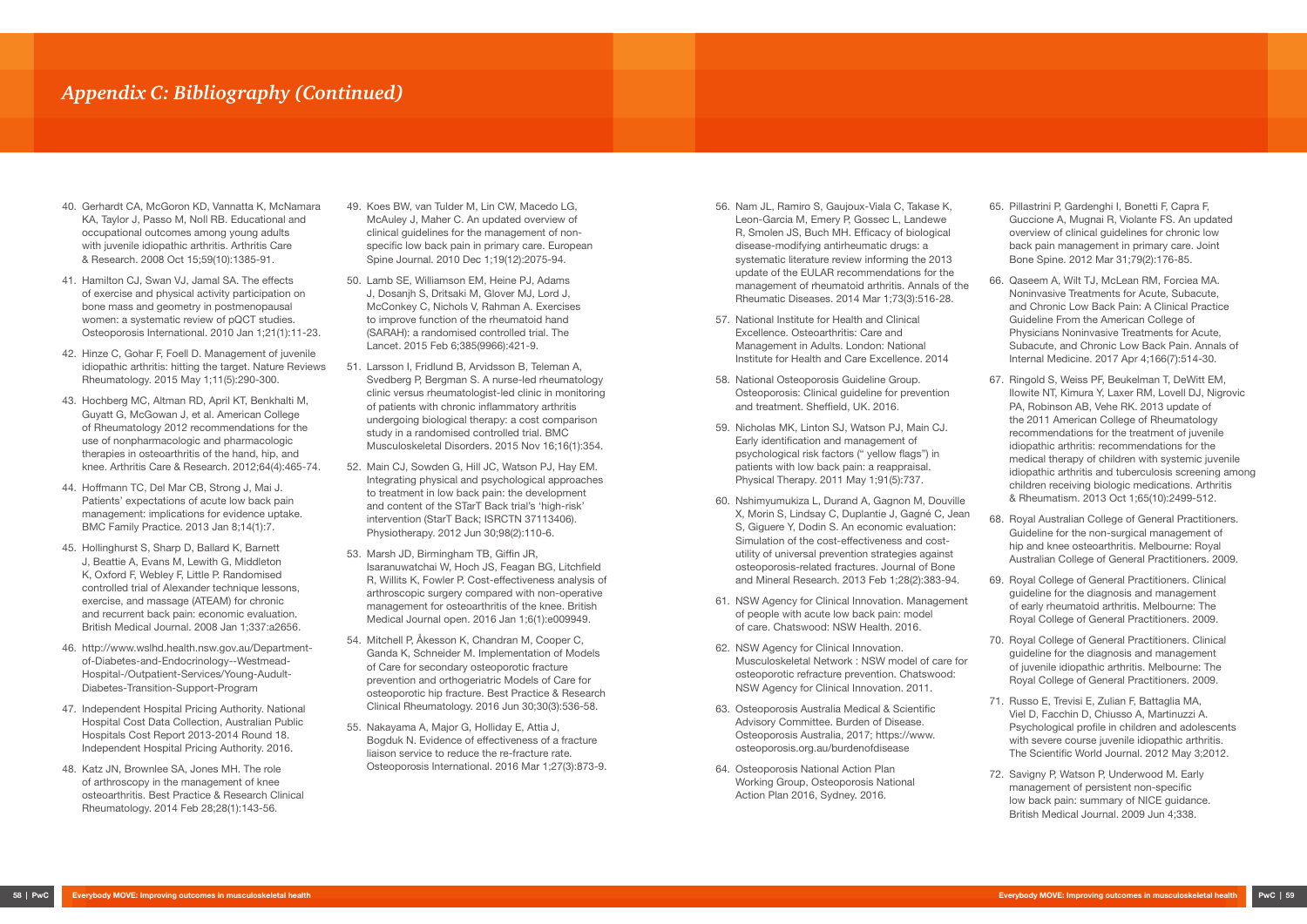- 73. Schoels M, Wong J, Scott DL, Zink A, Richards P, Landewé R, Smolen JS, Aletaha D. Economic aspects of treatment options in rheumatoid arthritis: a systematic literature review informing the EULAR recommendations for the management of rheumatoid arthritis. Annals of the Rheumatic Diseases. 2010 Jun 1;69(6):995-1003.
- 74. Sevick MA, Miller GD, Loeser RF, Williamson JD, Messier SP. Cost-effectiveness of exercise and diet in overweight and obese adults with knee osteoarthritis. Medicine and Science in Sports and Exercise. 2009 Jun;41(6):1167-74.
- 75. Singh JA, Saag KG, Bridges SL, Akl EA, Bannuru RR, Sullivan MC, Vaysbrot E, McNaughton C, Osani M, Shmerling RH, Curtis JR. 2015 American College of Rheumatology guideline for the treatment of rheumatoid arthritis. Arthritis & Rheumatology. 2016 Jan 1;68(1):1-26.
- 76. Slater H, Jordan JE, Chua J, Schütze R, Briggs AM. Young people's experiences of living with persistent pain, their interactions with health services and their needs and preferences for pain management including digital technologies. Melbourne: Arthritis and Osteoporosis Victoria and Arthritis and Osteoporosis Western Australia. 2016.
- 77. Smolen JS, Breedveld FC, Burmester GR, Bykerk V, Dougados M, Emery P, Kvien TK, Navarro-Compán MV, Oliver S, Schoels M, Scholte-Voshaar M. Treating rheumatoid arthritis to target: 2014 update of the recommendations of an international task force. Annals of the Rheumatic Diseases. 2016 Jan 1;75(1):3-15.
- 78. Speerin R, Slater H, Li L, Moore K, Chan M, Dreinhöfer K, Ebeling PR, Willcock S, Briggs AM. Moving from evidence to practice: models of care for the prevention and management of musculoskeletal conditions. Best Practice & Research Clinical rheumatology. 2014 Jun 30;28(3):479-515.
- 79. Sports Injury Prevention T. Sports Injury Prevention Taskforce: final report. Victoria. Department of Transport P, Local I, Sport, Recreation V, editors. Melbourne, Victoria: Sport and Recreation Victoria: Department of Transport, Planning and Local Infrastructure. 2013.
- 80. Stack RJ, Shaw K, Mallen C, Herron-Marx S, Horne R, Raza K. Delays in help seeking at the onset of the symptoms of rheumatoid arthritis: a systematic synthesis of qualitative literature. Annals of the Rheumatic Diseases. 2012 Apr 1;71(4):493-7.
- 81. Swerissen H, Duckett S, Wright J. Chronic failure in primary care. Melbourne: Grattan Institute. 2016 Mar.
- 82. van Nies JA, Brouwer E, van Gaalen FA, Allaart CF, Huizinga TW, Posthumus MD, van der Helm-van AH. Improved early identification of arthritis: evaluating the efficacy of Early Arthritis Recognition Clinics. Annals of the Rheumatic Diseases. 2013 Aug 1;72(8):1295-301.
- 83. Van Nies JA, Tsonaka R, Gaujoux-Viala C, Fautrel B, van der Helm-van Mil AH. Evaluating relationships between symptom duration and persistence of rheumatoid arthritis: does a window of opportunity exist? Results on the Leiden Early Arthritis Clinic and ESPOIR cohorts. Annals of the Rheumatic Diseases. 2015 May 1;74(5):806-12.
- 84. Villeneuve E, Nam JL, Bell MJ, Deighton CM, Felson DT, Hazes JM, McInnes IB, Silman AJ, Solomon DH, Thompson AE, White PH. A systematic literature review of strategies promoting early referral and reducing delays in the diagnosis and management of inflammatory arthritis. Annals of the Rheumatic Diseases. 2013 Jan 1;72(1):13-22.
- 85. Watts JJ, Abimanyi-Ochom J, Saunders KM. Osteoporosis costing all Australians: a new burden of disease analysis–2012 to 2022. Sydney: Osteoporosis Australia. 2013.
- 86. Weaver CM, Gordon CM, Janz KF, Kalkwarf HJ, Lappe JM, Lewis R, O'Karma M, Wallace TC, Zemel BS. The National Osteoporosis Foundation's position statement on peak bone mass development and lifestyle factors: a systematic review and implementation recommendations. Osteoporosis International. 2016 Apr 1;27(4):1281-386.
- 87. Williams CM, Maher CG, Hancock MJ, McAuley JH, McLachlan AJ, Britt H, Fahridin S, Harrison C, Latimer J. Low back pain and best practice care: a survey of general practice physicians. Archives of Internal Medicine. 2010 Feb 8;170(3):271-7.
- 88. Williams CM, Maher CG, Latimer J, McLachlan AJ, Hancock MJ, Day RO, Lin CW. Efficacy of paracetamol for acute low-back pain: a double-blind, randomised controlled trial. The Lancet. 2014 Nov 7;384(9954):1586-96.
- 89. Wluka A, Chou L, Briggs A, Cicuttini F. Understanding the needs of patients with musculoskeletal conditions: patients' perceived needs of health information, health services and other non-medical services: A systematic scoping review. Melbourne: MOVE muscle, bone and joint health. 2016.
- 90. Yates CJ, Chauchard MA, Liew D, Bucknill A, Wark JD. Bridging the osteoporosis treatment gap: performance and cost-effectiveness of a fracture liaison service. Journal of Clinical Densitometry. 2015 Apr 30;18(2):150-6.

## *Appendix C: Bibliography (Continued)*

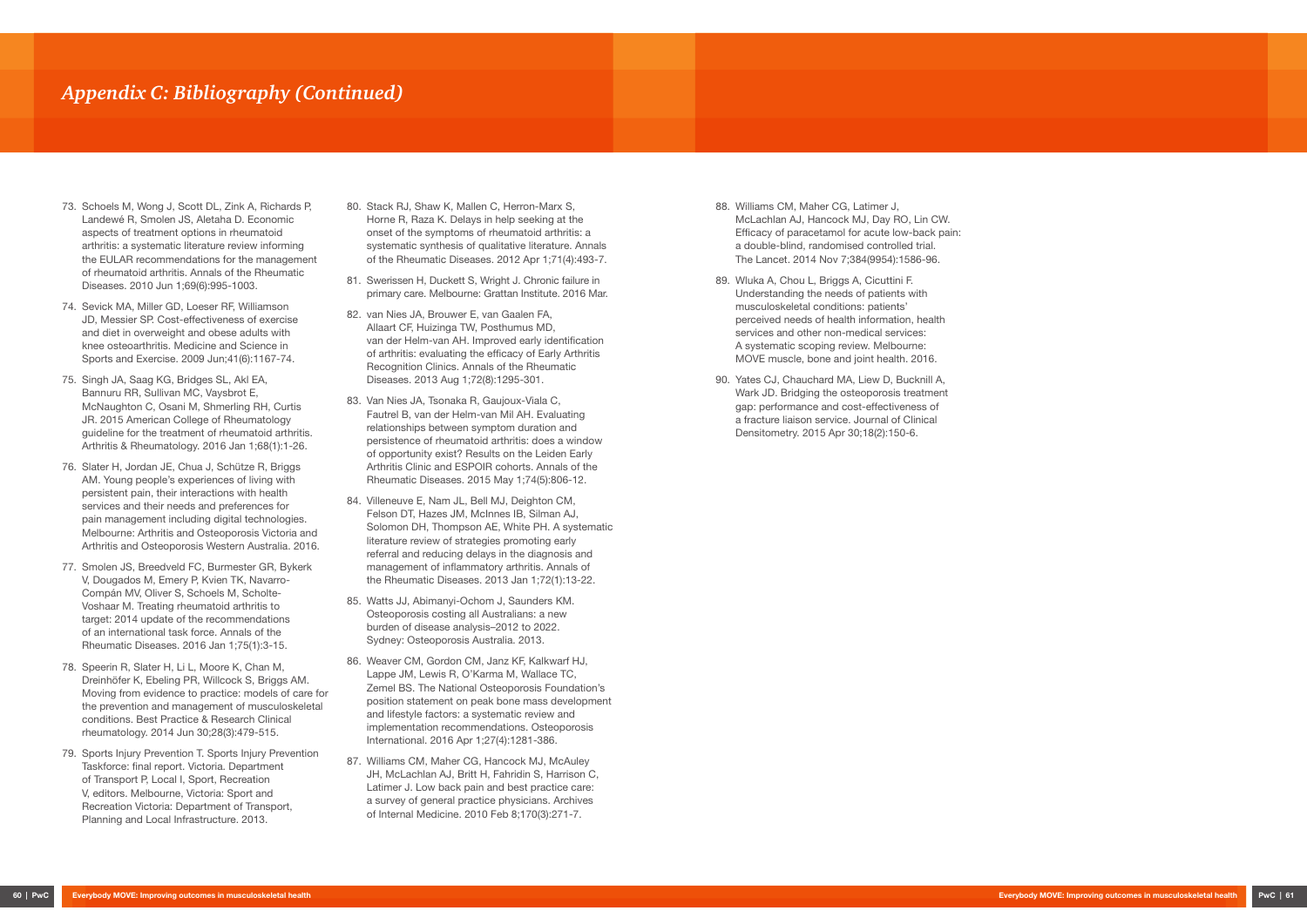| <b>Service Service</b>                                                                                               | <b>Contract Contract Contract Contract Contract Contract Contract Contract Contract Contract Contract Contract C</b> | $\mathcal{L}^{\text{max}}_{\text{max}}$                                                                              |                        | <b>Service Service</b> | $\mathcal{L}(\mathcal{L})$ and $\mathcal{L}(\mathcal{L})$ and $\mathcal{L}(\mathcal{L})$ and $\mathcal{L}(\mathcal{L})$ |
|----------------------------------------------------------------------------------------------------------------------|----------------------------------------------------------------------------------------------------------------------|----------------------------------------------------------------------------------------------------------------------|------------------------|------------------------|-------------------------------------------------------------------------------------------------------------------------|
|                                                                                                                      |                                                                                                                      |                                                                                                                      |                        |                        |                                                                                                                         |
| <b>Contract Contract Contract Contract Contract Contract Contract Contract Contract Contract Contract Contract C</b> | $\mathcal{L}^{\text{max}}_{\text{max}}$                                                                              | <b>Contract Contract Contract Contract Contract Contract Contract Contract Contract Contract Contract Contract C</b> | <b>Service Service</b> | <b>Service Service</b> | <b>Service Service</b>                                                                                                  |